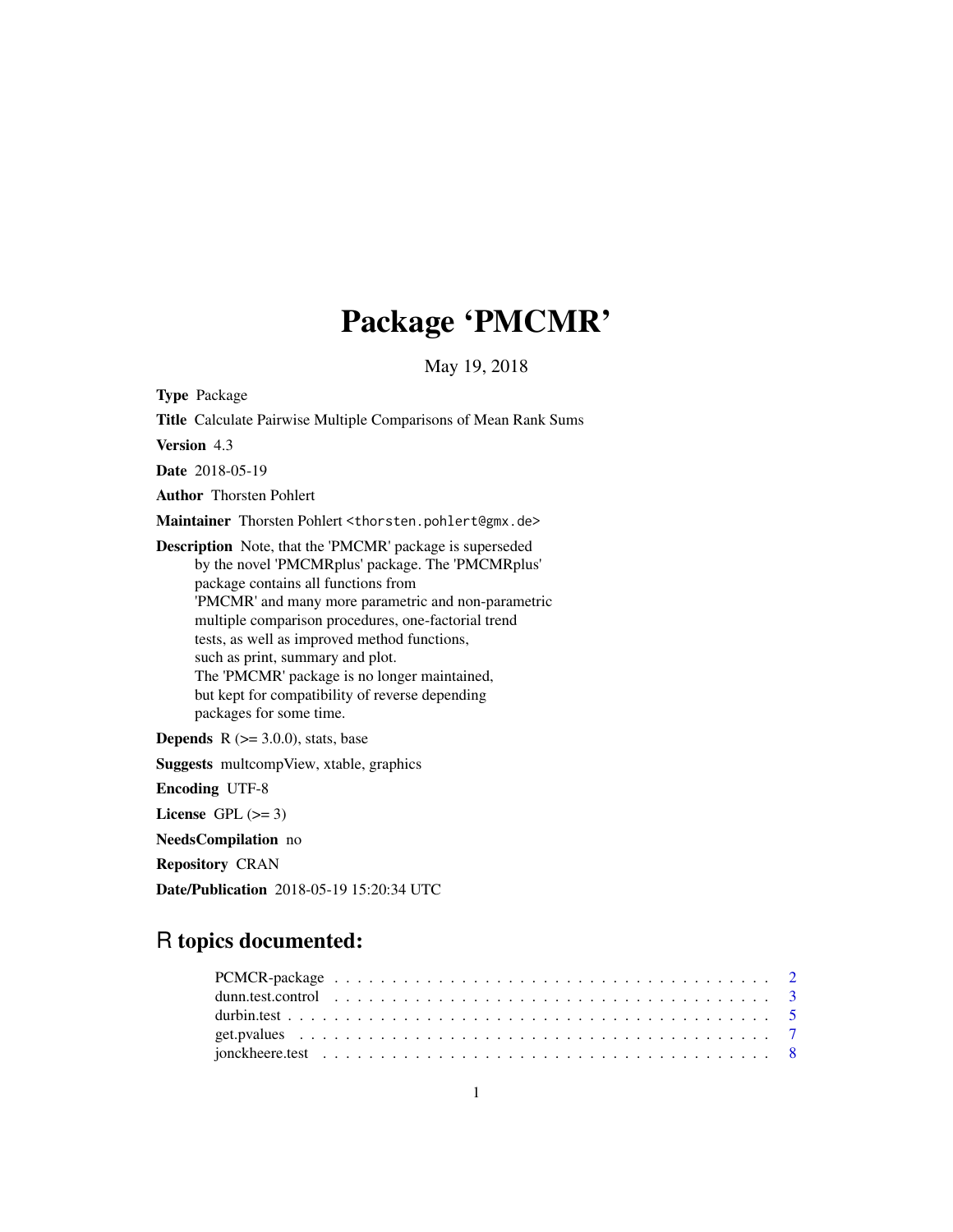## <span id="page-1-0"></span>2 PCMCR-package

|       | $posthoc.kruskal.nemenyi.test \ldots \ldots \ldots \ldots \ldots \ldots \ldots \ldots \ldots \ldots 20$ |    |
|-------|---------------------------------------------------------------------------------------------------------|----|
|       |                                                                                                         |    |
|       |                                                                                                         |    |
|       |                                                                                                         |    |
|       |                                                                                                         |    |
|       |                                                                                                         |    |
| Index |                                                                                                         | 29 |
|       |                                                                                                         |    |

PCMCR-package *Calculate pairwise multiple comparisons between mean rank sums*

## Description

Note, that the 'PMCMR' package is superseded by the novel 'PMCMRplus' package. The 'PM-CMRplus' package contains all functions from 'PMCMR' and many more parametric and nonparametric multiple comparison procedures, one-factorial trend tests, as well as improved method functions, such as print, summary and plot. The 'PMCMR' package is no longer maintained, but kept for compatibility of reverse depending packages for some time.

## Details

| Package: | PMCMR      |
|----------|------------|
| Type:    | Package    |
| Version: | 4.3        |
| Date:    | 2018-05-19 |
| License: | $>=$ GPL-3 |

See the vignette for details.

### Author(s)

Thorsten Pohlert Maintainer: <thorsten.pohlert@gmx.de>

#### References

W. J. Conover and R. L. Iman (1979), *On multiple-comparisons procedures*, Tech. Rep. LA-7677- MS, Los Alamos Scientific Laboratory.

W. J. Conover (1999), *Practical nonparametric Statistics*, 3rd. Edition, Wiley.

Janez Demsar (2006), Statistical comparisons of classifiers over multiple data sets, *Journal of Machine Learning Research*, 7, 1-30.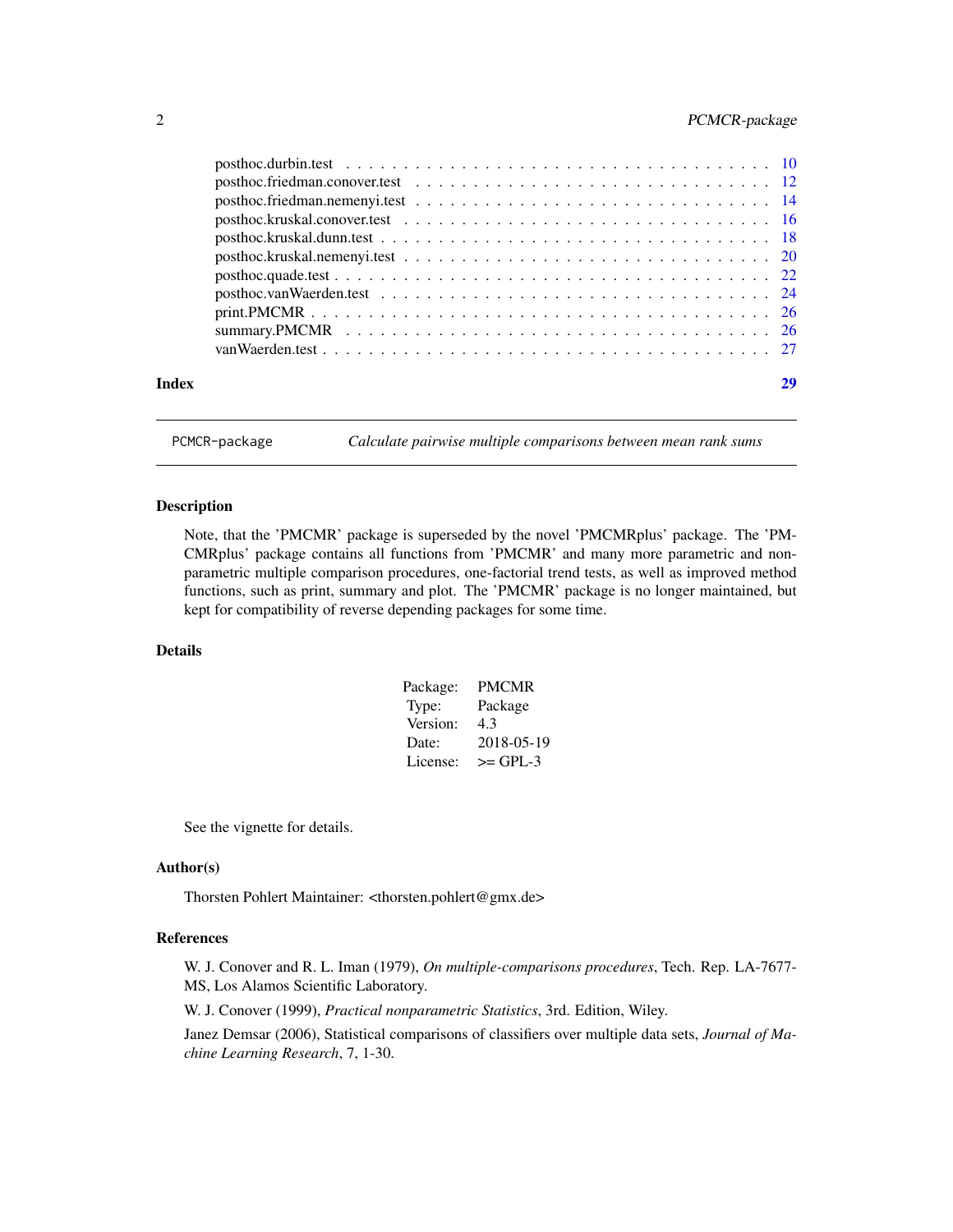<span id="page-2-0"></span>O.J. Dunn (1964). Multiple comparisons using rank sums. *Technometrics*, 6, 241-252.

S. A. Glantz (2012), *Primer of Biostatistics*, 7th edition. New York: McGraw Hill.

N. A. Heckert and J. J. Filliben (2003). NIST Handbook 148: Dataplot Reference Manual, Volume 2: Let Subcommands and Library Functions. National Institute of Standards and Technology Handbook Series, June 2003.

A. R. Jonckheere (1954). A distribution-free k-sample test against ordered alternatives. *Biometrica*, 41, 133-145.

P. Nemenyi (1963) *Distribution-free Multiple Comparisons*. Ph.D. thesis, Princeton University.

D. Quade (1979), Using weighted rankings in the analysis of complete blocks with additive block effects. *Journal of the American Statistical Association*, 74, 680-683.

Lothar Sachs (1997), *Angewandte Statistik*. Berlin: Springer. Pages: 668-675.

#### See Also

[posthoc.kruskal.nemenyi.test](#page-19-1), [posthoc.kruskal.dunn.test](#page-17-1), [posthoc.kruskal.conover.test](#page-15-1), [posthoc.friedman.nemenyi.test](#page-13-1), [posthoc.friedman.conover.test](#page-11-1), [posthoc.quade.test](#page-21-1), [dunn.test.control](#page-2-1), [jonckheere.test](#page-7-1), [durbin.test](#page-4-1), [posthoc.durbin.test](#page-9-1), [kruskal.test](#page-0-0), [friedman.test](#page-0-0), [Tukey](#page-0-0), [TDist](#page-0-0), [Chisquare](#page-0-0), [Normal](#page-0-0), [p.adjust](#page-0-0), [print.PMCMR](#page-25-1), [summary.PMCMR](#page-25-2), [get.pvalues](#page-6-1), [multcompLetters](#page-0-0)

<span id="page-2-1"></span>

| dunn.test.control | Pairwise Test for Multiple Comparisons of Mean Rank Sums with one |
|-------------------|-------------------------------------------------------------------|
|                   | control (Dunn's-Test)                                             |

## **Description**

Calculate pairwise multiple comparisons with one control according to Dunn.

#### Usage

```
dunn.test.control (x, g, p.adjust.method = p.adjust.methods, ...)
```

| X | a numeric vector of data values, or a list of numeric data vectors.                                        |  |  |  |  |
|---|------------------------------------------------------------------------------------------------------------|--|--|--|--|
| g | a vector or factor object giving the group for the corresponding elements of x.<br>Ignored if x is a list. |  |  |  |  |
|   | p.adjust.method                                                                                            |  |  |  |  |
|   | Method for adjusting p values (see p. adjust).                                                             |  |  |  |  |
|   | further arguments to be passed to or from methods.                                                         |  |  |  |  |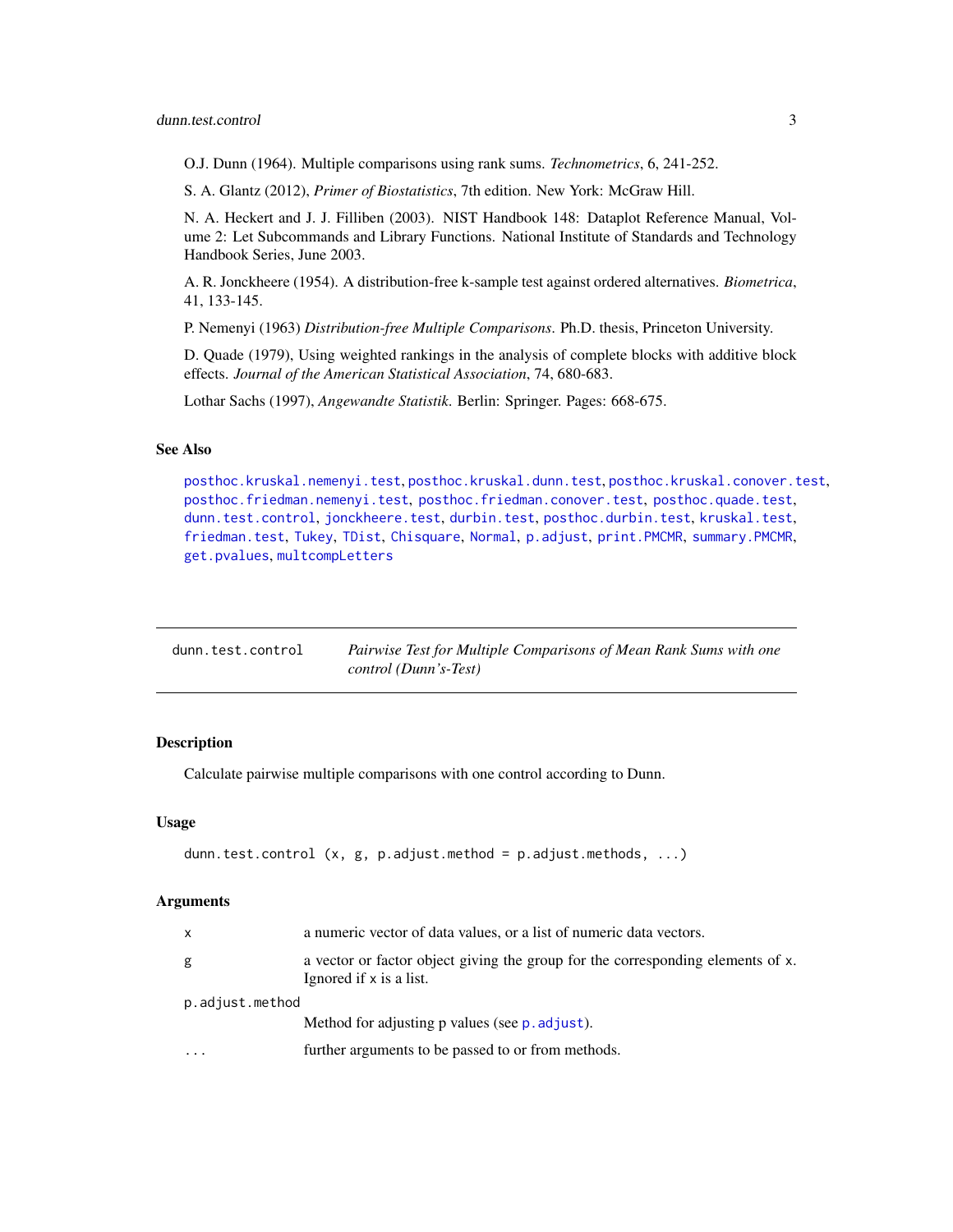For one-factorial designs with samples that do not meet the assumptions for one-way-ANOVA and subsequent post-hoc tests, the Kruskal-Wallis-Test [kruskal.test](#page-0-0) can be employed that is also referred to as the Kruskal–Wallis one-way analysis of variance by ranks. Provided that significant differences were detected by this global test, one may be interested in applying post-hoc tests according to Dunn for pairwise multiple comparisons with one control.

See the vignette for details.

## Value

A list with class "PMCMR"

| method          | The applied method.                                         |
|-----------------|-------------------------------------------------------------|
| data.name       | The name of the data.                                       |
| p.value         | The two-sided p-value of the standard normal distribution.  |
| statistic       | The estimated quantile of the standard normal distribution. |
| p.adjust.method |                                                             |
|                 | The applied method for p-value adjustment.                  |

#### Note

A tie correction will be employed according to Glantz (2012). As it is the case for multiple testing with one control using aov, the user must make sure that the control appears as the first level in the group vector. There is no formula method enclosed.

## Author(s)

Thorsten Pohlert

#### References

O.J. Dunn (1964). Multiple comparisons using rank sums. *Technometrics*, 6, 241-252.

S. A. Glantz (2012), *Primer of Biostatistics*. New York: McGraw Hill.

S. Siegel, N. J. Castellan Jr. (1988), *Nonparametric Statistics for The Behavioral Sciences*. New York: McGraw-Hill.

## See Also

[kruskal.test](#page-0-0), [friedman.test](#page-0-0), [posthoc.friedman.nemenyi.test](#page-13-1), [pnorm](#page-0-0), [p.adjust](#page-0-0)

```
##
require(stats)
data(PlantGrowth)
attach(PlantGrowth)
kruskal.test(weight, group)
dunn.test.control(weight,group, "bonferroni")
```
<span id="page-3-0"></span>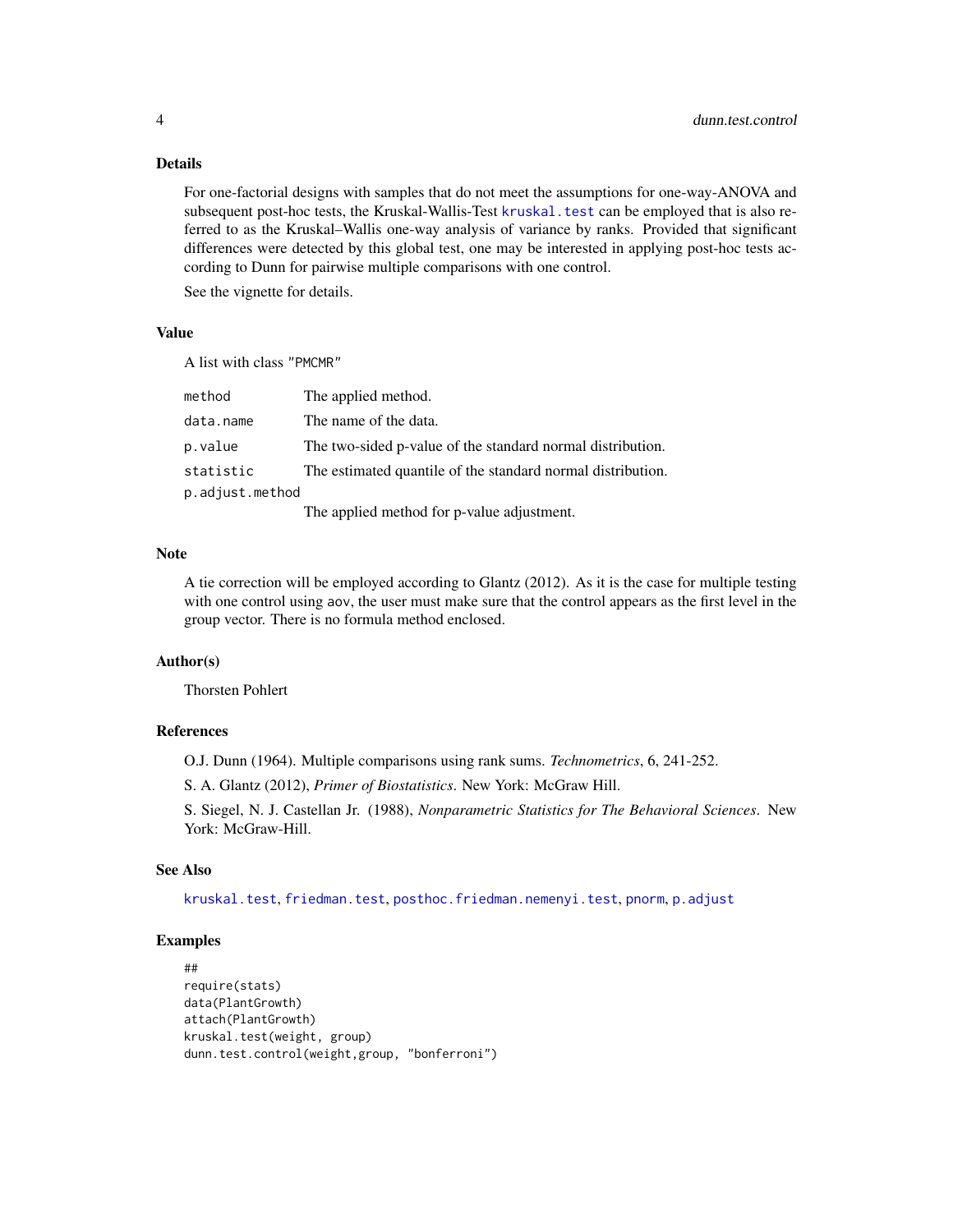#### <span id="page-4-0"></span>durbin.test 5

detach(PlantGrowth) rm(PlantGrowth)

<span id="page-4-1"></span>durbin.test *Durbin test*

## Description

The omnibus test according to Durbin tests whether k groups (or treatments) in a two-way balanced incomplete block design (BIBD) have identical effects.

#### Usage

```
durbin.test(y, ...)
## Default S3 method:
durbin.test(y, groups, blocks,
...)
## S3 method for class 'formula'
durbin.test(formula, data, subset,
na.action, ...)
```

| y         | either a numeric vector of data values, or a data matrix.                                                                                                                           |
|-----------|-------------------------------------------------------------------------------------------------------------------------------------------------------------------------------------|
| groups    | a vector giving the group for the corresponding elements of y if this is a vector;<br>ignored if y is a matrix. If not a factor object, it is coerced to one.                       |
| blocks    | a vector giving the block for the corresponding elements of y if this is a vector;<br>ignored if y is a matrix. If not a factor object, it is coerced to one.                       |
| formula   | a formula of the form $a \sim b \mid c$ , where a, b and c give the data values and<br>corresponding groups and blocks, respectively.                                               |
| data      | an optional matrix or data frame (or similar: see model.frame) containing<br>the variables in the formula formula. By default the variables are taken from<br>environment(formula). |
| subset    | an optional vector specifying a subset of observations to be used.                                                                                                                  |
| na.action | a function which indicates what should happen when the data contain NAs. De-<br>faults to getOption("na.action").                                                                   |
| $\cdots$  | further arguments to be passed to or from methods.                                                                                                                                  |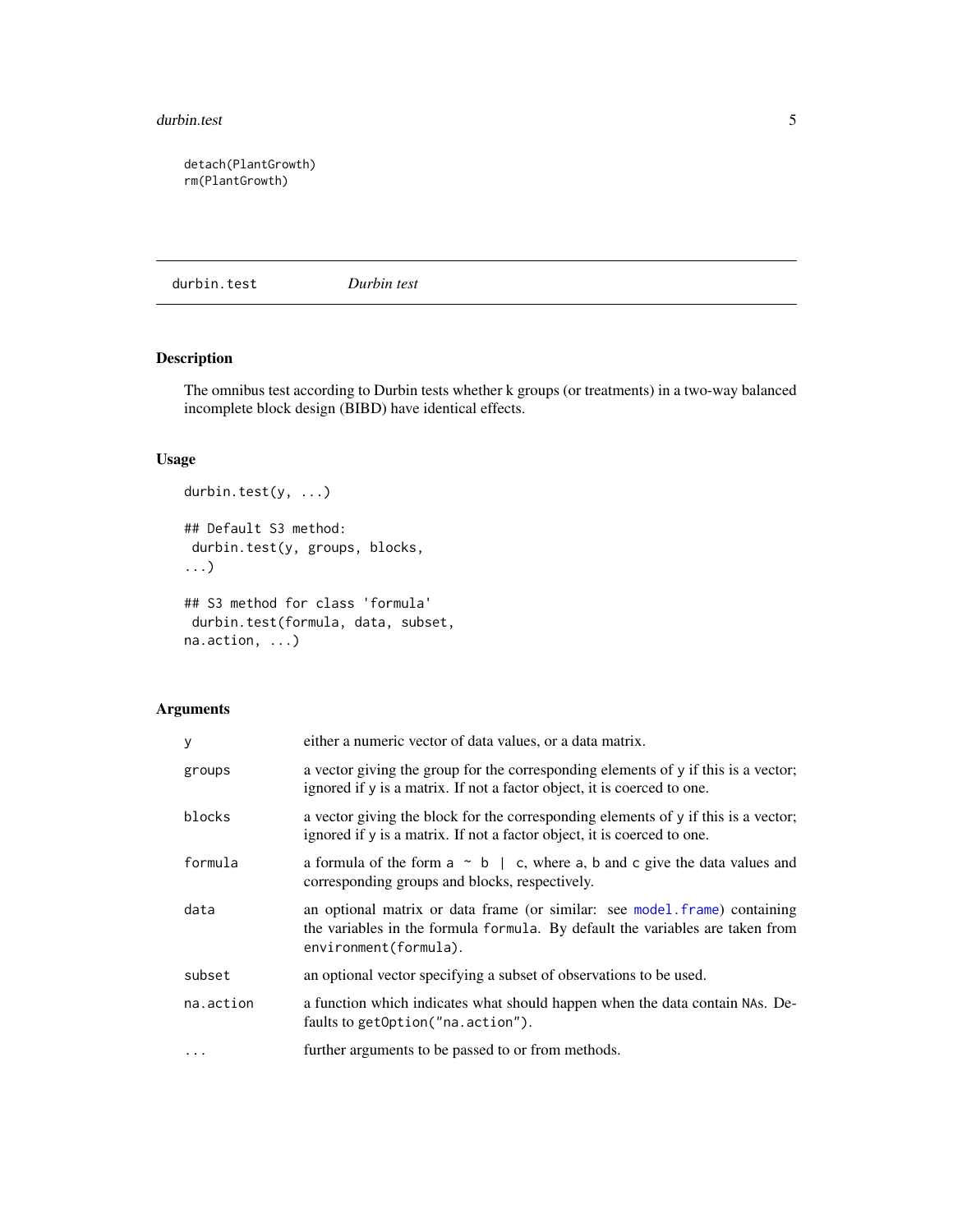<span id="page-5-0"></span>The friedman.test can be used to test k groups (treatments) for identical effects in a two-way balanced complete block design. In the case of an two-way balanced incomplete block design, the Durbin test can be employed. The H0 is rejected, if at least one group (treatment) is significantly different. The Durbin test is equivalent to the Friedman test in the case of a two-way balanced complete block design.

If *y* is a matrix, than the columns refer to the groups (treatment) and the rows indicate the block.

See vignette("PMCMR") for details.

## Value

A list with class "PMCMR":

| method          | The applied method.                                                 |
|-----------------|---------------------------------------------------------------------|
| data.name       | The name of the data.                                               |
| p.value         | The p-value according to the studentized range distribution.        |
| statistic       | The estimated upper quantile of the studentized range distribution. |
| p.adjust.method |                                                                     |
|                 | Defaults to "none"                                                  |

#### Note

The function does not test, whether it is a true BIBD. This function does not test for ties.

#### Author(s)

Thorsten Pohlert

## References

W. J. Conover (1999), *Practical nonparametric Statistics*, 3rd. Edition, Wiley.

N. A. Heckert and J. J. Filliben (2003). NIST Handbook 148: Dataplot Reference Manual, Volume 2: Let Subcommands and Library Functions. National Institute of Standards and Technology Handbook Series, June 2003.

#### See Also

[friedman.test](#page-0-0), [posthoc.durbin.test](#page-9-1)

```
## Example for an incomplete block design:
## Data from Conover (1999, p. 391).
y <- matrix(c(
2,NA,NA,NA,3, NA, 3, 3, 3, NA, NA, NA, 3, NA, NA,
 1, 2, NA, NA, NA, 1, 1, NA, 1, 1,
```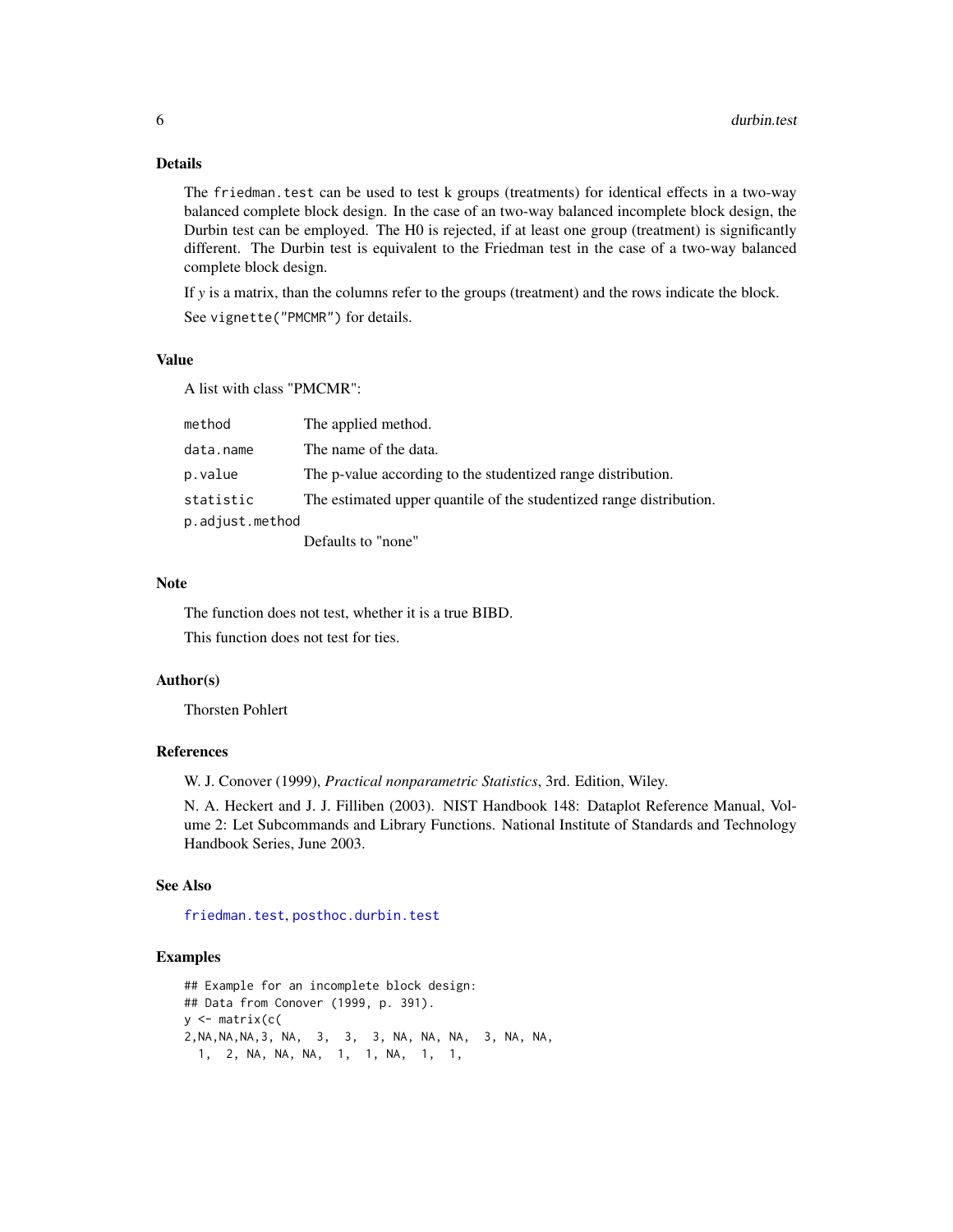## <span id="page-6-0"></span>get.pvalues 7

```
NA, NA, NA, NA, 2, NA, 2, 1, NA, NA, NA, NA,
 3, NA, 2, 1, NA, NA, NA, NA, 3, NA, 2, 2
), ncol=7, nrow=7, byrow=FALSE,
dimnames=list(1:7, LETTERS[1:7]))
y
durbin.test(y)
## Example for a complete block design:
## Sachs, 1997, p. 675
## Six persons (block) received six different diuretics (A to F, treatment).
## The responses are the Na-concentration (mval)
## in the urine measured 2 hours after each treatment.
##
y <- matrix(c(
3.88, 5.64, 5.76, 4.25, 5.91, 4.33, 30.58, 30.14, 16.92,
23.19, 26.74, 10.91, 25.24, 33.52, 25.45, 18.85, 20.45,
26.67, 4.44, 7.94, 4.04, 4.4, 4.23, 4.36, 29.41, 30.72,
32.92, 28.23, 23.35, 12, 38.87, 33.12, 39.15, 28.06, 38.23,
26.65),nrow=6, ncol=6,
dimnames=list(1:6,LETTERS[1:6]))
print(y)
friedman.test(y)
durbin.test(y)
```
get.pvalues *Prints PMCMR objects*

#### Description

Returns a vector of pvalues that includes the names of the pairwise groups (i.e. the null hypothesis). The output can be used by [multcompLetters](#page-0-0) to find homogeneous groups.

#### Usage

```
get.pvalues(object, ...)
```
#### Arguments

| obiect   | either an object of class "PMCMR", usually, a result of a call to any of the posthoc-    |
|----------|------------------------------------------------------------------------------------------|
|          | tests included in the package PMCMR. Or an object of class "pairwise. htest",            |
|          | a result of a call to pairwise, prop. test, pairwise, t, test or pairwise, wilcox, test. |
| $\cdots$ | further arguments, currently ignored.                                                    |

## Value

out a named vector with p-values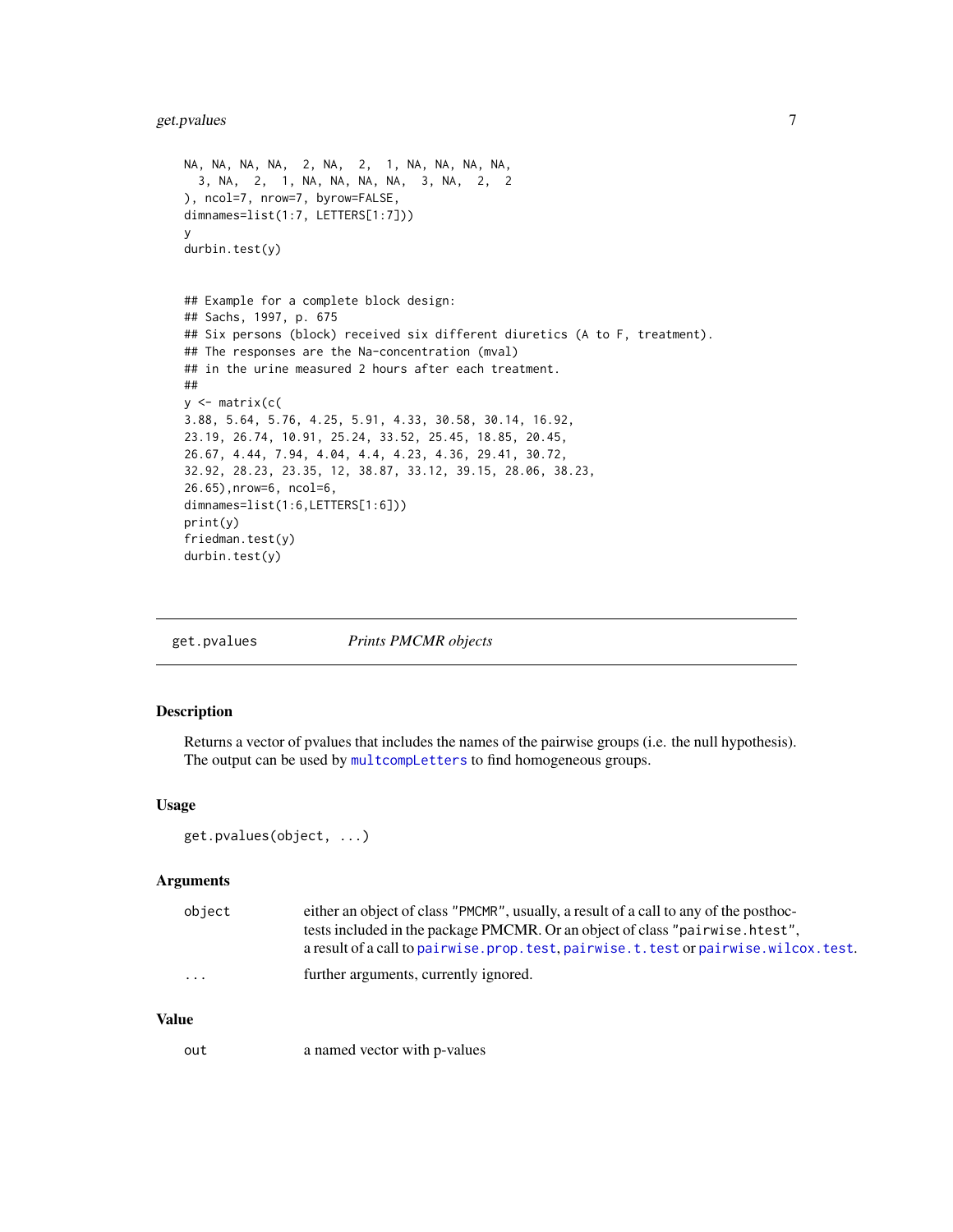#### <span id="page-7-0"></span>See Also

[multcompLetters](#page-0-0), [xtable](#page-0-0), [pairwise.prop.test](#page-0-0), [pairwise.t.test](#page-0-0), [pairwise.wilcox.test](#page-0-0)

#### Examples

```
data(InsectSprays)
attach(InsectSprays)
out <- posthoc.kruskal.dunn.test(count ~ spray, p.adjust="bonf")
out.p <- get.pvalues(out)
out.p
### a barplot, significant level at p < 0.05
require(multcompView)
out.mcV <- multcompLetters(out.p, threshold=0.05)
Rij <- rank(count)
Rj.mean <- tapply(Rij, spray, mean)
ti <- paste(out$method, "\nP-adjustment method:", out$p.adjust.method)
xx <- barplot(Rj.mean, ylim=c(0, 1.2* max(Rj.mean)),
xlab="Spray", ylab="Mean rank", main=ti)
yy <- Rj.mean + 3
text(xx, yy, lab=out.mcV$Letters)
## table format
dat <- data.frame(Group = names(Rj.mean),
                  meanRj = Rj.mean,M = out.mcV$Letters)
dat
## LaTeX table
require(xtable)
xtable(dat, caption=ti, digits=1)
detach(InsectSprays)
```
<span id="page-7-1"></span>jonckheere.test *Jonckheere-Terpstrata test for testing k independent samples against ordered alternatives*

#### Description

Applies the Jonckheere-Terpstrata test.

#### Usage

```
jonckheere.test (x, ...)
## Default S3 method:
jonckheere.test(x, g, alternative = c("monotonic", "increasing", "decreasing"), ...)
```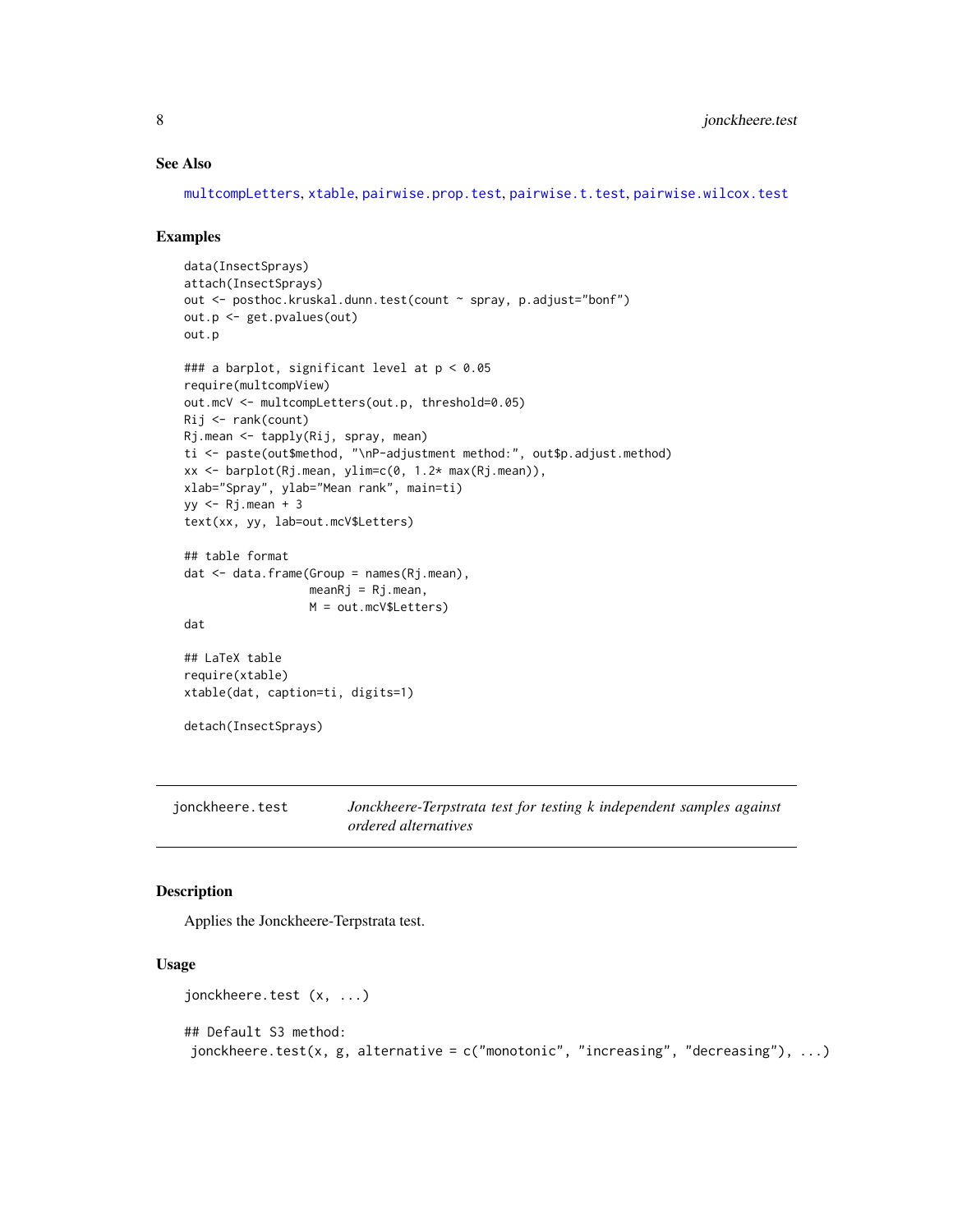## <span id="page-8-0"></span>jonckheere.test 9

#### Arguments

| $\mathsf{x}$ | a numeric vector of data values, or a list of numeric data vectors.                                        |
|--------------|------------------------------------------------------------------------------------------------------------|
| g            | a vector or factor object giving the group for the corresponding elements of x.<br>Ignored if x is a list. |
| alternative  | The alternative hypothesis. Defaults to monotonic.                                                         |
| .            | further arguments to be passed to or from methods.                                                         |

#### Details

The global H0, the k medians (med) are equal, is tested against the HA: med\_1  $\le$  med\_2  $\le$  ...  $\le$ med\_k (increasing trend; one-sided test). It can also be tested for decreasing trend (one-sided test) and monotonic trend (two sided test).

See the vignette for details.

#### Value

A list with class "PMCMR"

| method      | The applied method.                                         |
|-------------|-------------------------------------------------------------|
| data.name   | The name of the data.                                       |
| p.value     | The p-value of the standard normal distribution.            |
| statistic   | The estimated quantile of the standard normal distribution. |
| alternative | The alternative hypothesis.                                 |

## Author(s)

Thorsten Pohlert

## References

A. R. Jonckheere (1954). A distribution-free k-sample test against ordered alternatives. *Biometrica*, 41, 133-145.

L. Sachs (1997), *Angewandte Statistik*. Berlin: Springer.

#### See Also

[kruskal.test](#page-0-0)

```
##
## Example from Sachs (1997, p. 402)
x <- c(106, 114, 116, 127, 145, 110, 125,
       143, 148, 151, 136, 139, 149, 160,
       174)
g \leq -as.factor(c(rep(1,5), rep(2,5), rep(3,5)))levels(g) <- c("A", "B", "C")
jonckheere.test(x , g, "increasing")
```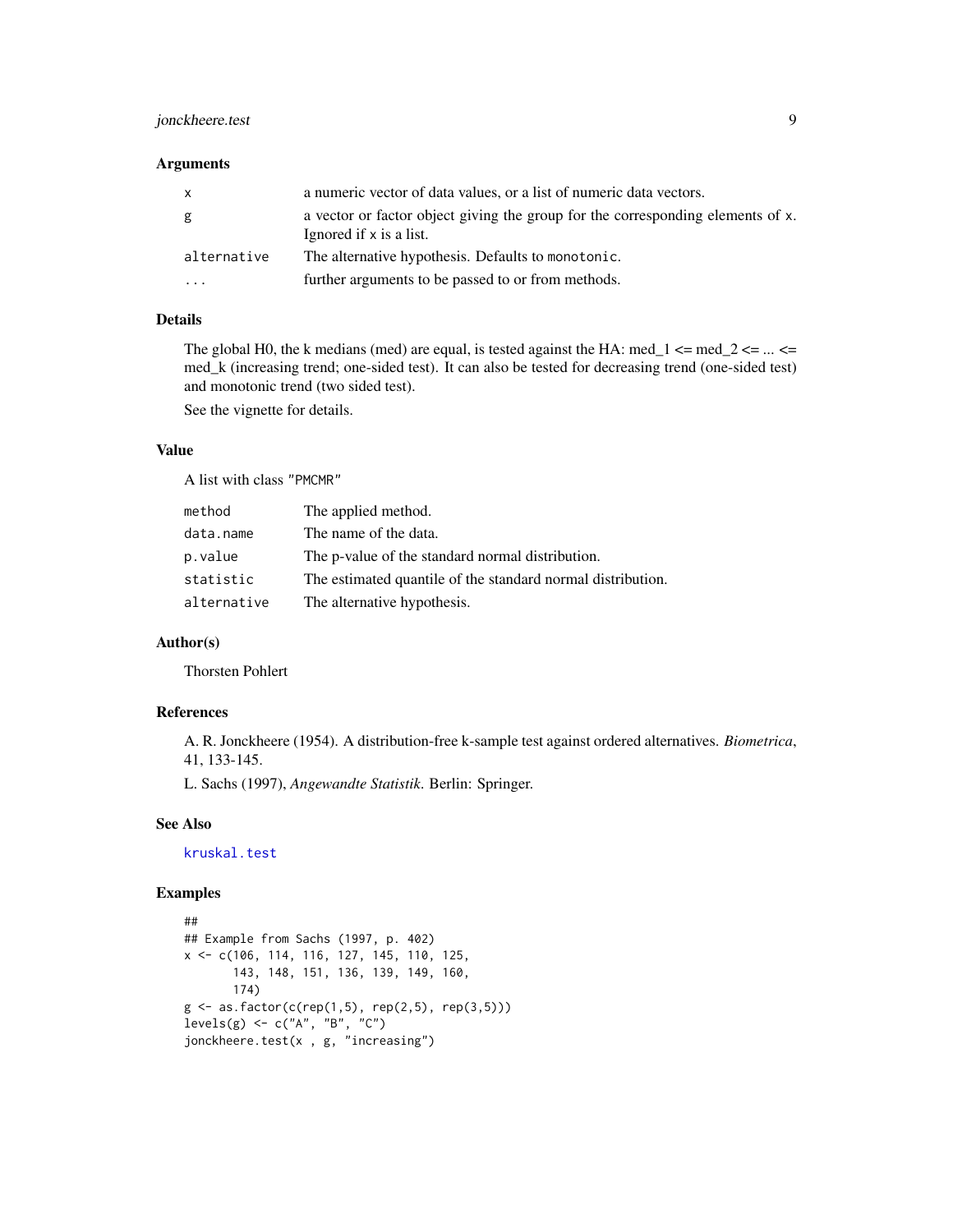#### <span id="page-9-1"></span><span id="page-9-0"></span>Description

Pairwise post-hoc test for multiple comparisons of rank sums according to Durbin and Conover for a two-way balanced incomplete block design (BIBD).

#### Usage

```
posthoc.durbin.test(y, ...)
## Default S3 method:
```
posthoc.durbin.test(y, groups, blocks,  $p.addjust.method = p.addjust.methods, ...)$ 

#### **Arguments**

| y               | either a numeric vector of data values, or a data matrix.                                                                                                     |  |  |  |
|-----------------|---------------------------------------------------------------------------------------------------------------------------------------------------------------|--|--|--|
| groups          | a vector giving the group for the corresponding elements of y if this is a vector;<br>ignored if y is a matrix. If not a factor object, it is coerced to one. |  |  |  |
| blocks          | a vector giving the block for the corresponding elements of y if this is a vector;<br>ignored if y is a matrix. If not a factor object, it is coerced to one. |  |  |  |
| p.adjust.method |                                                                                                                                                               |  |  |  |
|                 | Method for adjusting p values (see p. adjust).                                                                                                                |  |  |  |
| $\cdots$        | further arguments to be passed to or from methods.                                                                                                            |  |  |  |

#### Details

In the case of an two-way balanced incomplete block design, the Durbin test, durbin.test can be employed. The H0 is rejected, if at least one group (treatment) is significantly different. The pairwise multiple comparisons are conducted with this function. The posthoc.durbin.test is equivalent to the posthoc.friedman.conover.test in the case of a two-way balanced complete block design.

If *y* is a matrix, than the columns refer to the groups (treatment) and the rows indicate the block.

The statistics refer to the student-t-distribution (TDist).

See vignette("PMCMR") for details.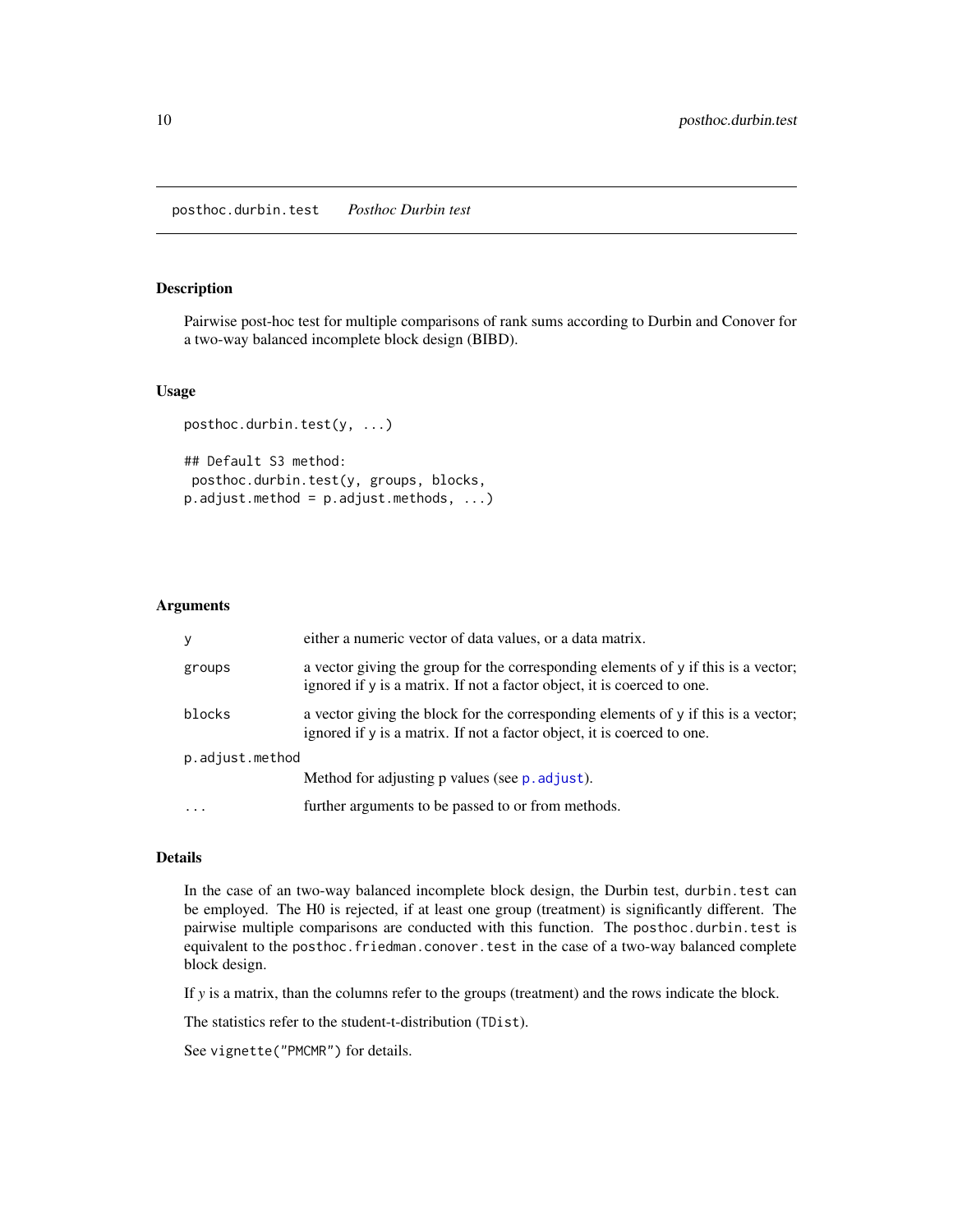## <span id="page-10-0"></span>posthoc.durbin.test 11

## Value

A list with class "PMCMR"

| method          | The applied method.                                            |
|-----------------|----------------------------------------------------------------|
| data.name       | The name of the data.                                          |
| p.value         | The two-sided p-value according to the student-t-distribution. |
| statistic       | The estimated quantiles of the student-t-distribution.         |
| p.adjust.method |                                                                |
|                 | The applied method for p-value adjustment.                     |

#### Note

The function does not test, whether it is a true BIBD. This function does not test for ties.

## Author(s)

Thorsten Pohlert

## References

W. J. Conover and R. L. Iman (1979), *On multiple-comparisons procedures*, Tech. Rep. LA-7677- MS, Los Alamos Scientific Laboratory.

W. J. Conover (1999), *Practical nonparametric Statistics*, 3rd. Edition, Wiley.

## See Also

[durbin.test](#page-4-1), [friedman.test](#page-0-0), [posthoc.friedman.nemenyi.test](#page-13-1), [posthoc.friedman.conover.test](#page-11-1), [TDist](#page-0-0) [p.adjust](#page-0-0)

```
## Example for an incomplete block design:
## Data from Conover (1999, p. 391).
y <- matrix(c(
2,NA,NA,NA,3, NA, 3, 3, 3, NA, NA, NA, 3, NA, NA,
 1, 2, NA, NA, NA, 1, 1, NA, 1, 1,
NA, NA, NA, NA, 2, NA, 2, 1, NA, NA, NA, NA,
 3, NA, 2, 1, NA, NA, NA, NA, 3, NA, 2, 2
), ncol=7, nrow=7, byrow=FALSE,
dimnames=list(1:7, LETTERS[1:7]))
y
durbin.test(y)
posthoc.durbin.test(y, p.adj="none")
## Example for a complete block design:
## Sachs, 1997, p. 675
## Six persons (block) received six different diuretics (A to F, treatment).
## The responses are the Na-concentration (mval)
```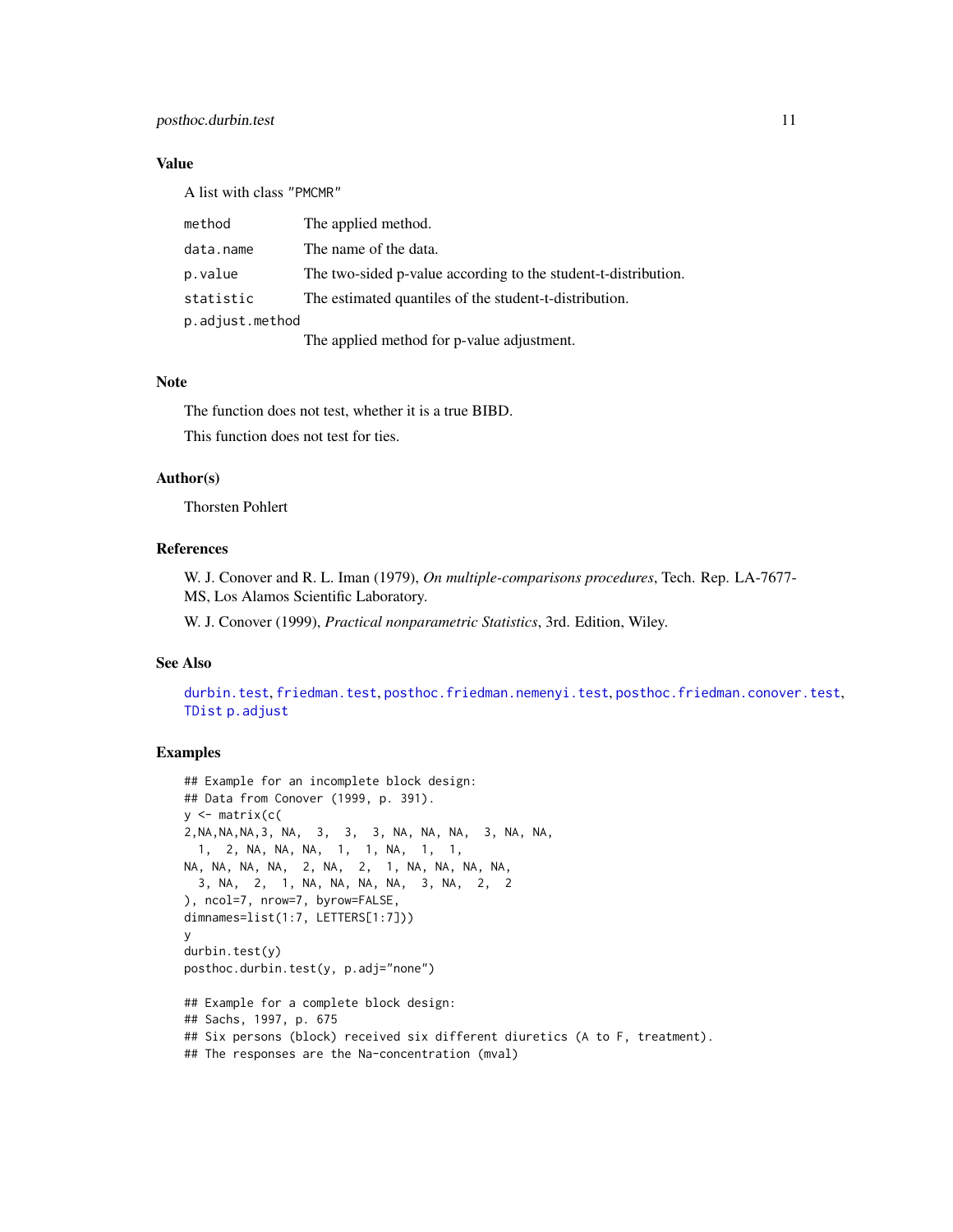```
## in the urine measured 2 hours after each treatment.
##
y \leftarrow matrix(c(
3.88, 5.64, 5.76, 4.25, 5.91, 4.33, 30.58, 30.14, 16.92,
23.19, 26.74, 10.91, 25.24, 33.52, 25.45, 18.85, 20.45,
26.67, 4.44, 7.94, 4.04, 4.4, 4.23, 4.36, 29.41, 30.72,
32.92, 28.23, 23.35, 12, 38.87, 33.12, 39.15, 28.06, 38.23,
26.65),nrow=6, ncol=6,
dimnames=list(1:6,LETTERS[1:6]))
print(y)
friedman.test(y)
durbin.test(y)
posthoc.durbin.test(y, p.adj="none")
posthoc.friedman.conover.test(y, p.adj="none")
```

```
posthoc.friedman.conover.test
```
*Pairwise post-hoc Test for Multiple Comparisons of Rank Sums for Unreplicated Blocked Data (Conover-Test)*

## Description

Calculate pairwise comparisons using Conover post-hoc test for unreplicated blocked data. This test is usually conducted post-hoc after significant results of the friedman.test. The statistics refer to the student-t-distribution (TDist).

#### Usage

```
posthoc.friedman.conover.test(y, ...)
```

```
## Default S3 method:
posthoc.friedman.conover.test(y, groups, blocks,
p.addjust.method = p.addjust.methods, ...)
```

| y               | either a numeric vector of data values, or a data matrix.                                                                                                            |  |
|-----------------|----------------------------------------------------------------------------------------------------------------------------------------------------------------------|--|
| groups          | a vector giving the group for the corresponding elements of y if this is a vector;<br>ignored if y is a matrix. If not a factor object, it is coerced to one.        |  |
| blocks          | a vector giving the block for the corresponding elements of $\gamma$ if this is a vector;<br>ignored if y is a matrix. If not a factor object, it is coerced to one. |  |
| p.adjust.method |                                                                                                                                                                      |  |
|                 | Method for adjusting p values (see p. adjust).                                                                                                                       |  |
| $\ddotsc$       | further arguments to be passed to or from methods.                                                                                                                   |  |

<span id="page-11-0"></span>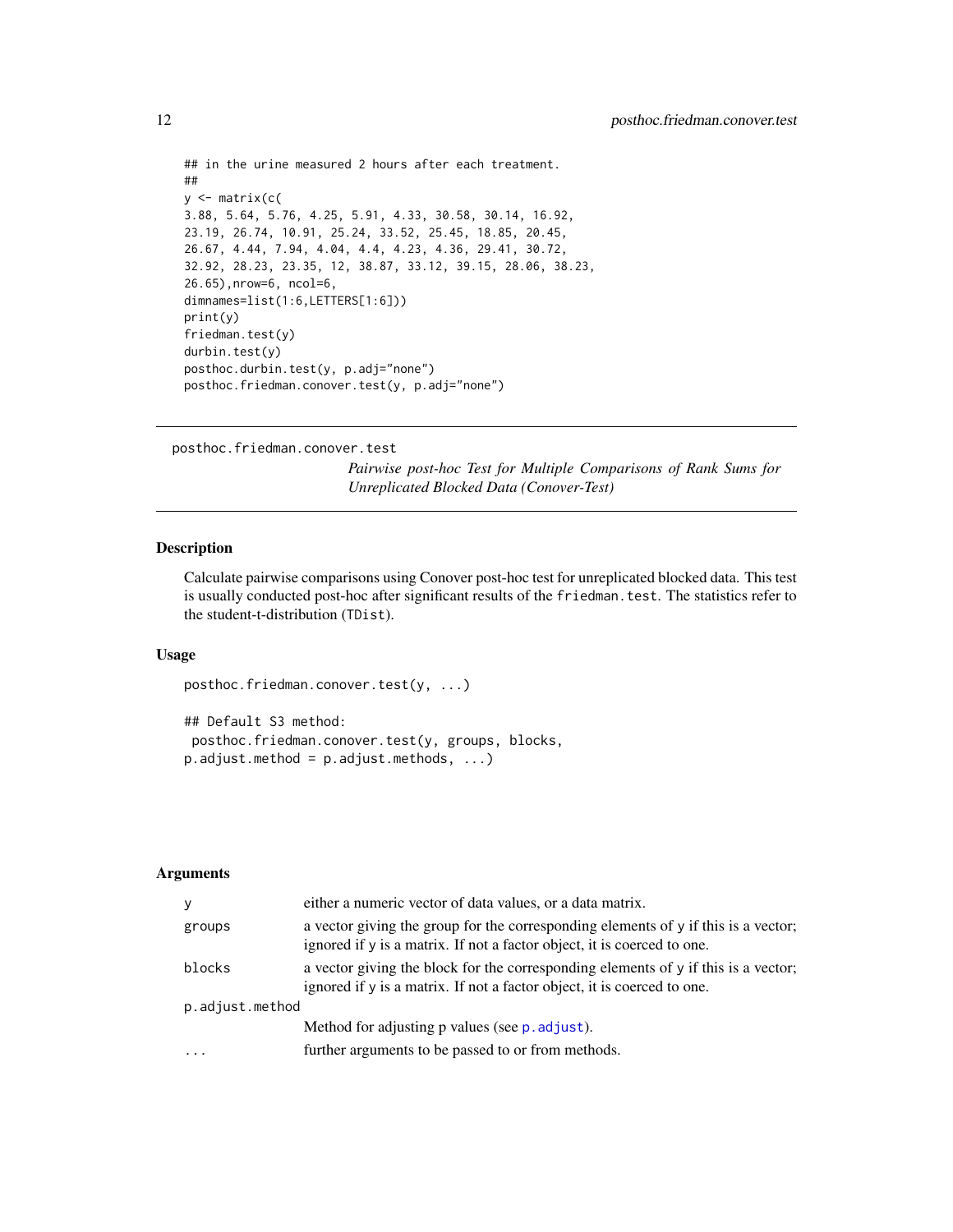<span id="page-12-0"></span>A one-way ANOVA with repeated measures that is also referred to as ANOVA with unreplicated block design can also be conducted via the friedman.test. The consequent post-hoc pairwise multiple comparison test according to Conover is conducted with this function.

If *y* is a matrix, than the columns refer to the treatment and the rows indicate the block.

See vignette("PMCMR") for details.

#### Value

A list with class "PMCMR"

| method          | The applied method.                                                                                                                                                                                                                                                                                                                     |
|-----------------|-----------------------------------------------------------------------------------------------------------------------------------------------------------------------------------------------------------------------------------------------------------------------------------------------------------------------------------------|
| data.name       | The name of the data.                                                                                                                                                                                                                                                                                                                   |
| p.value         | The two-sided p-value according to the student-t-distribution.                                                                                                                                                                                                                                                                          |
| statistic       | The estimated quantiles of the student-t-distribution.                                                                                                                                                                                                                                                                                  |
| p.adjust.method |                                                                                                                                                                                                                                                                                                                                         |
|                 | $\mathbf{T}^{\bullet}1$ , and $\mathbf{1}^{\bullet}$ , $\mathbf{1}^{\bullet}$ , $\mathbf{1}^{\bullet}$ , $\mathbf{1}^{\bullet}$ , $\mathbf{0}^{\bullet}$ , $\mathbf{0}^{\bullet}$ , $\mathbf{1}^{\bullet}$ , $\mathbf{1}^{\bullet}$ , $\mathbf{1}^{\bullet}$ , $\mathbf{1}^{\bullet}$ , $\mathbf{1}^{\bullet}$ , $\mathbf{1}^{\bullet}$ |

The applied method for p-value adjustment.

#### Note

This function does not test for ties.

#### Author(s)

Thorsten Pohlert

## References

W. J. Conover and R. L. Iman (1979), *On multiple-comparisons procedures*, Tech. Rep. LA-7677- MS, Los Alamos Scientific Laboratory.

W. J. Conover (1999), *Practical nonparametric Statistics*, 3rd. Edition, Wiley.

#### See Also

[friedman.test](#page-0-0), [posthoc.friedman.nemenyi.test](#page-13-1), [TDist](#page-0-0) [p.adjust](#page-0-0)

```
##
## Sachs, 1997, p. 675
## Six persons (block) received six different diuretics
## (A to F, treatment).
## The responses are the Na-concentration (mval)
## in the urine measured 2 hours after each treatment.
##
y <- matrix(c(
3.88, 5.64, 5.76, 4.25, 5.91, 4.33, 30.58, 30.14, 16.92,
23.19, 26.74, 10.91, 25.24, 33.52, 25.45, 18.85, 20.45,
```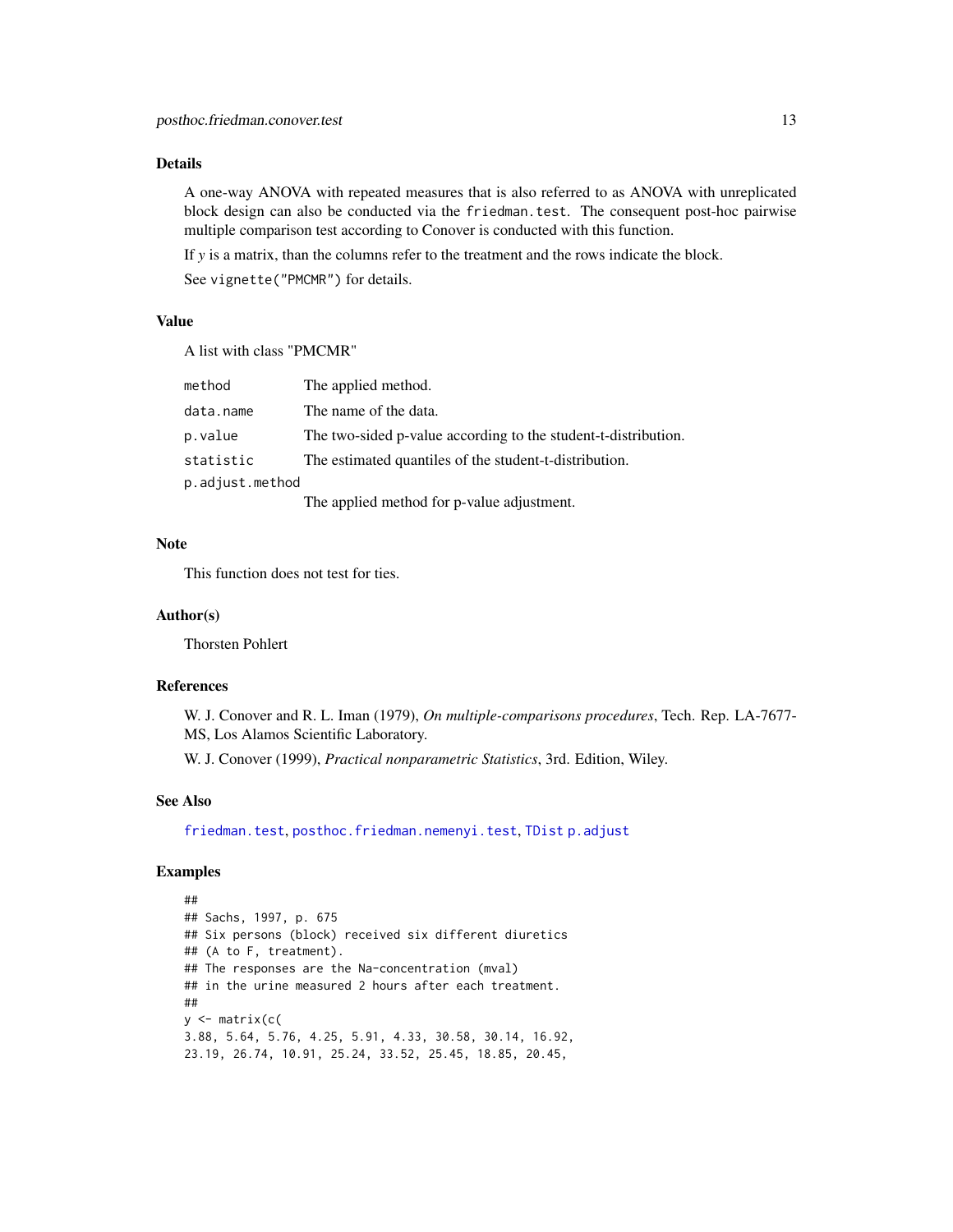```
26.67, 4.44, 7.94, 4.04, 4.4, 4.23, 4.36, 29.41, 30.72,
32.92, 28.23, 23.35, 12, 38.87, 33.12, 39.15, 28.06, 38.23,
26.65),nrow=6, ncol=6,
dimnames=list(1:6,c("A","B","C","D","E","F")))
print(y)
friedman.test(y)
posthoc.friedman.conover.test(y=y, p.adjust="none")
```
<span id="page-13-1"></span>posthoc.friedman.nemenyi.test

*Pairwise post-hoc Test for Multiple Comparisons of Mean Rank Sums for Unreplicated Blocked Data (Nemenyi-Test)*

#### Description

Calculate pairwise comparisons using Nemenyi post-hoc test for unreplicated blocked data. This test is usually conducted post-hoc after significant results of the friedman.test. The statistics refer to upper quantiles of the studentized range distribution (Tukey).

#### Usage

```
posthoc.friedman.nemenyi.test(y, ...)
## Default S3 method:
posthoc.friedman.nemenyi.test(y, groups, blocks,
...)
## S3 method for class 'formula'
```

```
posthoc.friedman.nemenyi.test(formula, data, subset,
na.action, ...)
```

| у         | either a numeric vector of data values, or a data matrix.                                                                                                                           |
|-----------|-------------------------------------------------------------------------------------------------------------------------------------------------------------------------------------|
| groups    | a vector giving the group for the corresponding elements of y if this is a vector;<br>ignored if y is a matrix. If not a factor object, it is coerced to one.                       |
| blocks    | a vector giving the block for the corresponding elements of y if this is a vector;<br>ignored if y is a matrix. If not a factor object, it is coerced to one.                       |
| formula   | a formula of the form $a \sim b \mid c$ , where a, b and c give the data values and<br>corresponding groups and blocks, respectively.                                               |
| data      | an optional matrix or data frame (or similar: see model frame) containing<br>the variables in the formula formula. By default the variables are taken from<br>environment(formula). |
| subset    | an optional vector specifying a subset of observations to be used.                                                                                                                  |
| na.action | a function which indicates what should happen when the data contain NAs. De-<br>faults to getOption("na.action").                                                                   |
| $\ddots$  | further arguments to be passed to or from methods.                                                                                                                                  |

<span id="page-13-0"></span>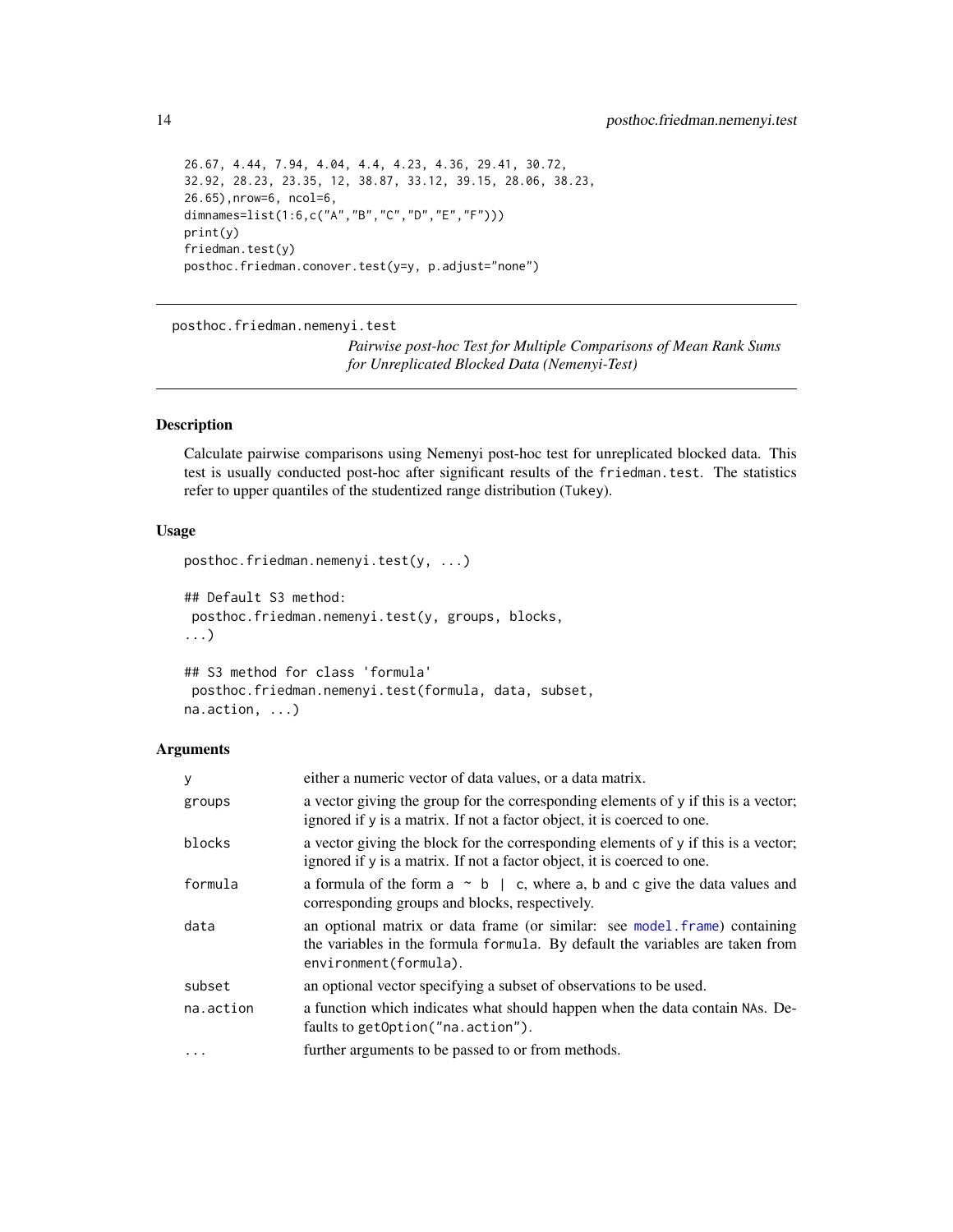<span id="page-14-0"></span>A one-way ANOVA with repeated measures that is also referred to as ANOVA with unreplicated block design can also be conducted via the friedman.test. The consequent post-hoc pairwise multiple comparison test according to Nemenyi is conducted with this function.

If *y* is a matrix, than the columns refer to the treatment and the rows indicate the block.

See vignette("PMCMR") for details.

Let  $R_j$  and  $n_j$  denote the sum of Friedman-ranks and the sample size of the j-th group, respectively, then a difference between two groups is significant on the level of  $\alpha$ , if the following inequality is met:

$$
\left| \frac{R_i}{n_i} - \frac{R_j}{n_j} \right| > \frac{q_{\infty;k;\alpha}}{\sqrt{2}} \sqrt{\frac{k\left(k+1\right)}{6n}}
$$

with  $k$  the number of groups (or treatments) and  $n$  the total number of data.

#### Value

A list with class "PMCMR"

| method          | The applied method.                                                 |
|-----------------|---------------------------------------------------------------------|
| data.name       | The name of the data.                                               |
| p.value         | The p-value according to the studentized range distribution.        |
| statistic       | The estimated upper quantile of the studentized range distribution. |
| p.adjust.method |                                                                     |
|                 | Defaults to "none"                                                  |

#### Note

This function does not test for ties.

#### Author(s)

Thorsten Pohlert

#### References

Janez Demsar (2006), Statistical comparisons of classifiers over multiple data sets, *Journal of Machine Learning Research*, 7, 1-30.

P. Nemenyi (1963) *Distribution-free Multiple Comparisons*. Ph.D. thesis, Princeton University. Lothar Sachs (1997), *Angewandte Statistik*. Berlin: Springer. Pages: 668-675.

## See Also

[friedman.test](#page-0-0), [kruskal.test](#page-0-0), [posthoc.kruskal.nemenyi.test](#page-19-1), [Tukey](#page-0-0)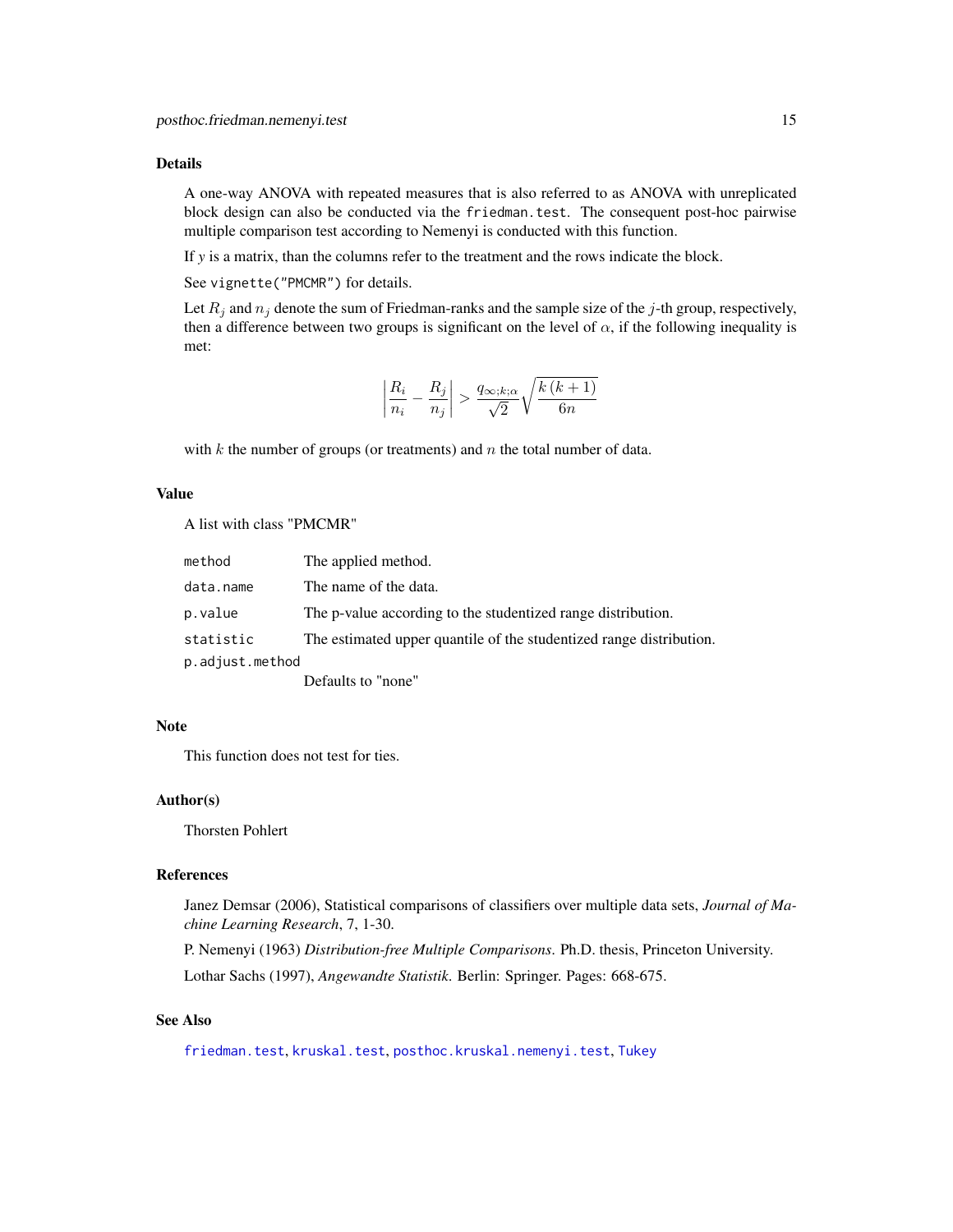#### Examples

```
##
```

```
## Sachs, 1997, p. 675
## Six persons (block) received six different diuretics (A to F, treatment).
## The responses are the Na-concentration (mval)
## in the urine measured 2 hours after each treatment.
##
y \le - matrix(c(
3.88, 5.64, 5.76, 4.25, 5.91, 4.33, 30.58, 30.14, 16.92,
23.19, 26.74, 10.91, 25.24, 33.52, 25.45, 18.85, 20.45,
26.67, 4.44, 7.94, 4.04, 4.4, 4.23, 4.36, 29.41, 30.72,
32.92, 28.23, 23.35, 12, 38.87, 33.12, 39.15, 28.06, 38.23,
26.65),nrow=6, ncol=6,
dimnames=list(1:6,c("A","B","C","D","E","F")))
print(y)
friedman.test(y)
posthoc.friedman.nemenyi.test(y)
```
<span id="page-15-1"></span>posthoc.kruskal.conover.test

*Pairwise Test for Multiple Comparisons of Mean Rank Sums (Conover's-Test)*

## Description

Calculate pairwise multiple comparisons between group levels according to Conover.

## Usage

```
posthoc.kruskal.conover.test(x, ...)
## Default S3 method:
```

```
posthoc.kruskal.conover.test( x, g, p.adjust.method =
p.adjust.methods, ...)
```

```
## S3 method for class 'formula'
posthoc.kruskal.conover.test(formula, data, subset,
na. action, p. adjust. method = p. adjust. method
```

| X       | a numeric vector of data values, or a list of numeric data vectors.                                                                           |
|---------|-----------------------------------------------------------------------------------------------------------------------------------------------|
| g       | a vector or factor object giving the group for the corresponding elements of x.<br>Ignored if x is a list.                                    |
| formula | a formula of the form response $\sim$ group where response gives the data values<br>and group a vector or factor of the corresponding groups. |

<span id="page-15-0"></span>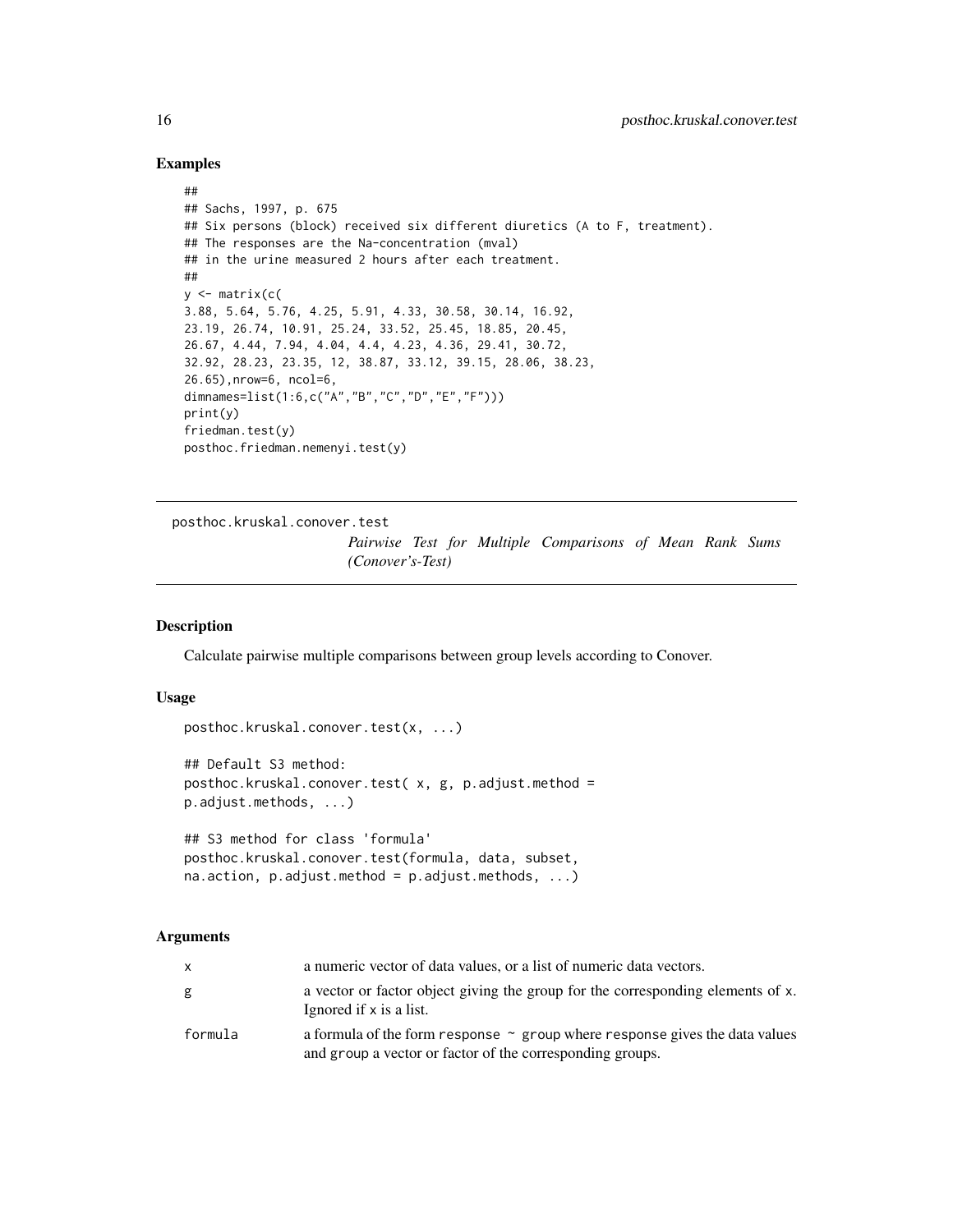<span id="page-16-0"></span>

| data            | an optional matrix or data frame (or similar: see model frame) containing<br>the variables in the formula formula. By default the variables are taken from<br>environment(formula). |
|-----------------|-------------------------------------------------------------------------------------------------------------------------------------------------------------------------------------|
| subset          | an optional vector specifying a subset of observations to be used.                                                                                                                  |
| na.action       | a function which indicates what should happen when the data contain NAs. De-<br>faults to getOption("na.action").                                                                   |
| p.adjust.method |                                                                                                                                                                                     |
|                 | Method for adjusting p values (see p. adjust).                                                                                                                                      |
| $\ddots$        | further arguments to be passed to or from methods.                                                                                                                                  |

For one-factorial designs with samples that do not meet the assumptions for one-way-ANOVA and subsequent post-hoc tests, the Kruskal-Wallis-Test [kruskal.test](#page-0-0) can be employed that is also referred to as the Kruskal–Wallis one-way analysis of variance by ranks. Provided that significant differences were detected by this global test, one may be interested in applying post-hoc tests according to Conover for pairwise multiple comparisons of the ranked data.

See vignette("PMCMR") for details.

#### Value

A list with class "PMCMR"

| method          | The applied method.                                   |
|-----------------|-------------------------------------------------------|
| data.name       | The name of the data.                                 |
| p.value         | The two-sided p-value of the student-t-distribution.  |
| statistic       | The estimated quantile of the student-t-distribution. |
| p.adjust.method |                                                       |
|                 | The applied method for p-value adjustment.            |

## Note

A tie correction will be employed according to Conover (1979).

## Author(s)

Thorsten Pohlert

## References

W. J. Conover and R. L. Iman (1979), *On multiple-comparisons procedures*, Tech. Rep. LA-7677- MS, Los Alamos Scientific Laboratory.

## See Also

[kruskal.test](#page-0-0), [posthoc.kruskal.nemenyi.test](#page-19-1), [posthoc.kruskal.dunn.test](#page-17-1), [TDist](#page-0-0), [p.adjust](#page-0-0)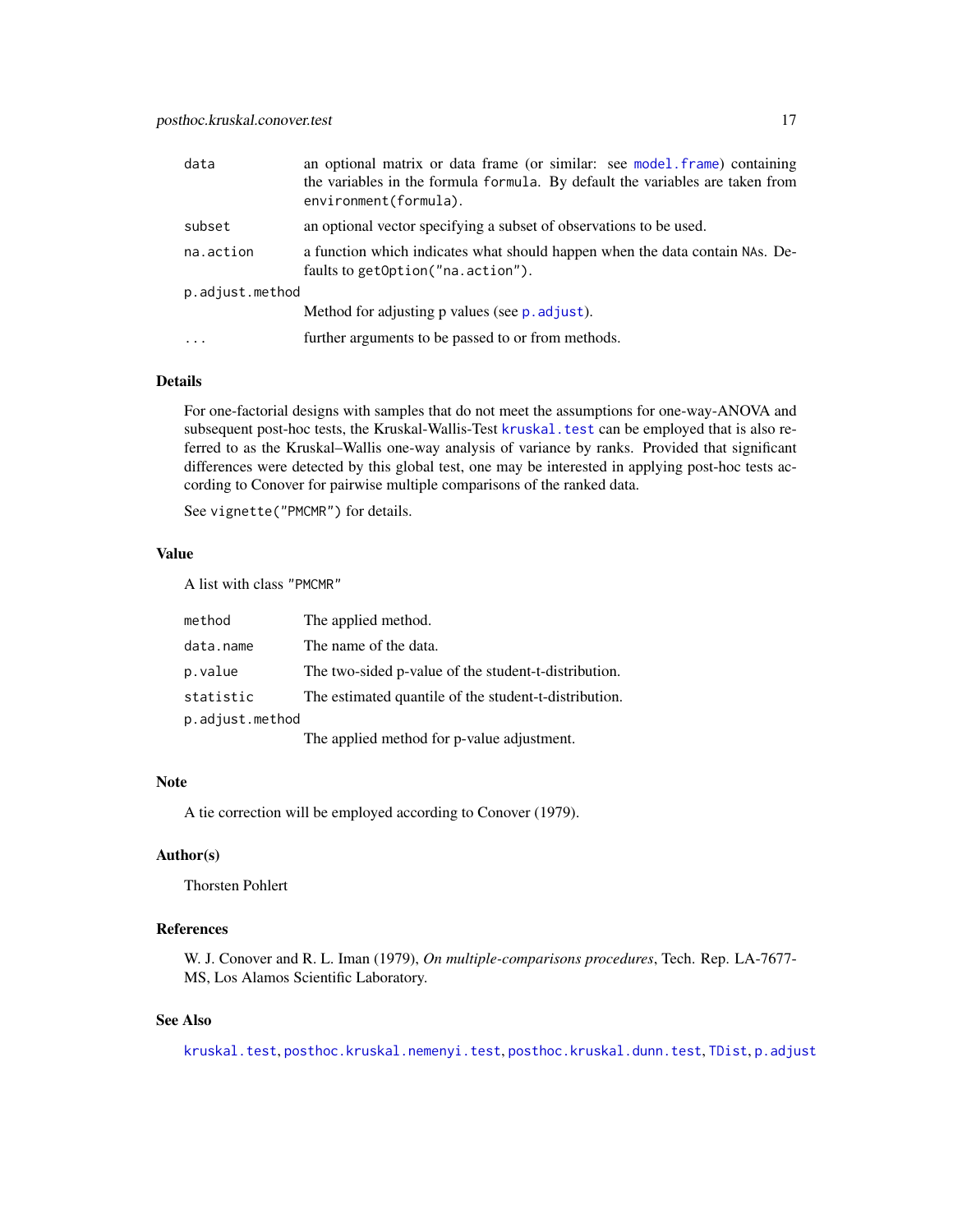## Examples

```
##
require(stats)
data(InsectSprays)
attach(InsectSprays)
kruskal.test(count, spray)
posthoc.kruskal.conover.test(count, spray, "bonferroni")
detach(InsectSprays)
rm(InsectSprays)
## Formula Interface
posthoc.kruskal.conover.test(count ~ spray, data = InsectSprays, p.adjust="bonf")
```

```
posthoc.kruskal.dunn.test
```
*Pairwise Test for Multiple Comparisons of Mean Rank Sums (Dunn's-Test)*

## Description

Calculate pairwise multiple comparisons between group levels according to Dunn.

## Usage

```
posthoc.kruskal.dunn.test(x, ...)
```

```
## Default S3 method:
posthoc.kruskal.dunn.test(x, g, p.adjust.method =
p.adjust.methods, ...)
```

```
## S3 method for class 'formula'
posthoc.kruskal.dunn.test(formula, data, subset,
na.action, p.addjust.method = p.addjust.methods, ...)
```

| $\mathsf{x}$ | a numeric vector of data values, or a list of numeric data vectors.                                                                                                                 |
|--------------|-------------------------------------------------------------------------------------------------------------------------------------------------------------------------------------|
| g            | a vector or factor object giving the group for the corresponding elements of x.<br>Ignored if x is a list.                                                                          |
| formula      | a formula of the form response $\sim$ group where response gives the data values<br>and group a vector or factor of the corresponding groups.                                       |
| data         | an optional matrix or data frame (or similar: see model frame) containing<br>the variables in the formula formula. By default the variables are taken from<br>environment(formula). |
| subset       | an optional vector specifying a subset of observations to be used.                                                                                                                  |

<span id="page-17-0"></span>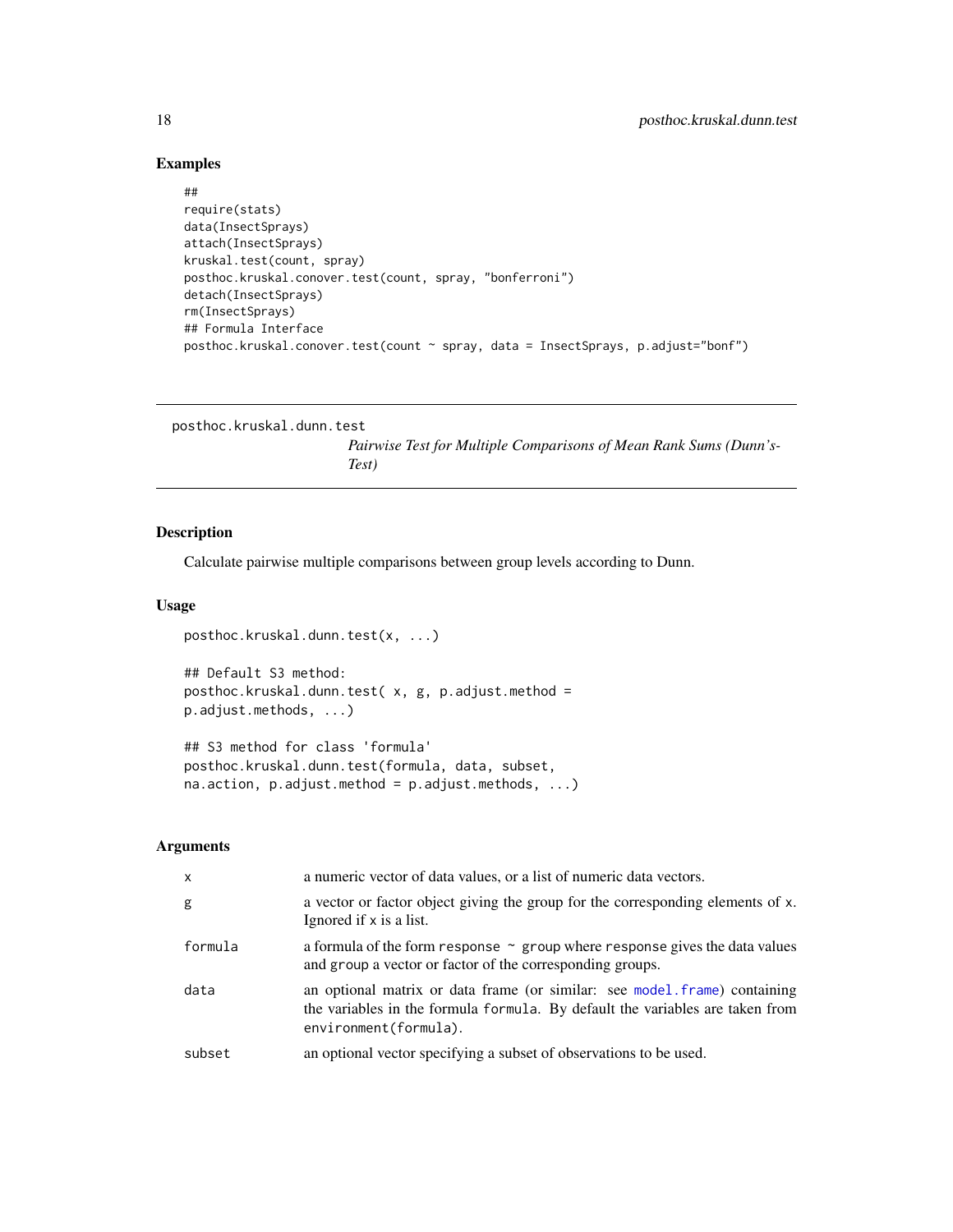<span id="page-18-0"></span>

| na.action            | a function which indicates what should happen when the data contain NAs. De- |
|----------------------|------------------------------------------------------------------------------|
|                      | faults to getOption("na.action").                                            |
| p.adjust.method      |                                                                              |
|                      | Method for adjusting p values (see p. adjust).                               |
| $\ddot{\phantom{0}}$ | further arguments to be passed to or from methods.                           |

For one-factorial designs with samples that do not meet the assumptions for one-way-ANOVA and subsequent post-hoc tests, the Kruskal-Wallis-Test [kruskal.test](#page-0-0) can be employed that is also referred to as the Kruskal–Wallis one-way analysis of variance by ranks. Provided that significant differences were detected by this global test, one may be interested in applying post-hoc tests according to Dunn for pairwise multiple comparisons of the ranked data.

```
See vignette("PMCMR") for details.
```
## Value

A list with class "PMCMR"

| method          | The applied method.                                         |
|-----------------|-------------------------------------------------------------|
| data.name       | The name of the data.                                       |
| p.value         | The two-sided p-value of the standard normal distribution.  |
| statistic       | The estimated quantile of the standard normal distribution. |
| p.adjust.method |                                                             |
|                 | The applied method for p-value adjustment.                  |

#### Note

A tie correction will be employed according to Glantz (2012).

#### Author(s)

Thorsten Pohlert

#### References

O.J. Dunn (1964). Multiple comparisons using rank sums. *Technometrics*, 6, 241-252.

S. A. Glantz (2012), *Primer of Biostatistics*. New York: McGraw Hill.

## See Also

[kruskal.test](#page-0-0), [friedman.test](#page-0-0), [posthoc.friedman.nemenyi.test](#page-13-1), [pnorm](#page-0-0), [p.adjust](#page-0-0)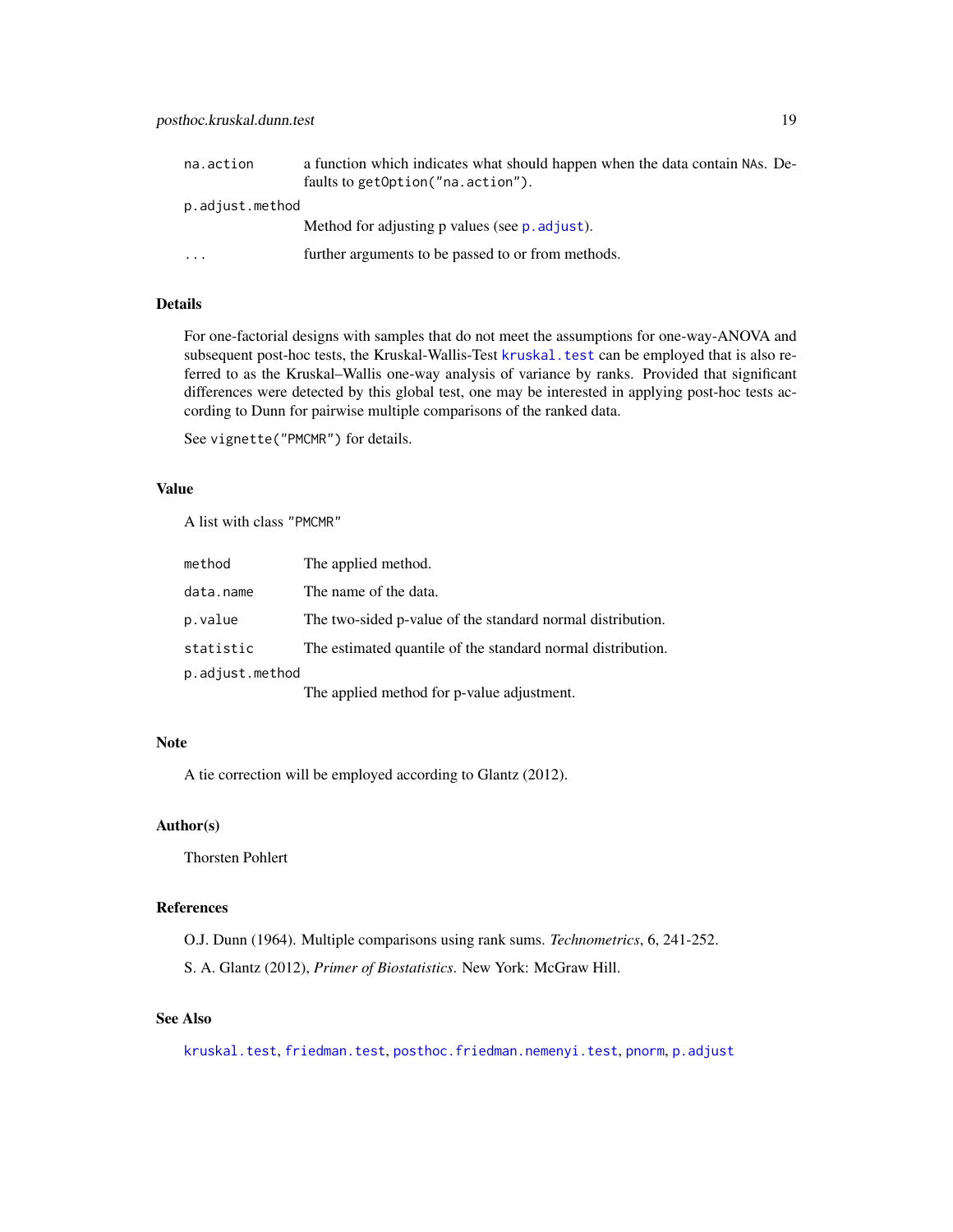## Examples

```
##
```

```
require(stats)
data(InsectSprays)
attach(InsectSprays)
kruskal.test(count, spray)
posthoc.kruskal.dunn.test(count, spray, "bonferroni")
detach(InsectSprays)
rm(InsectSprays)
## Formula Interface
posthoc.kruskal.dunn.test(count ~ spray, data = InsectSprays, p.adjust="bonf")
```

```
posthoc.kruskal.nemenyi.test
```
*Pairwise Test for Multiple Comparisons of Mean Rank Sums (Nemenyi-Tests)*

#### Description

Calculate pairwise multiple comparisons between group levels. These tests are sometimes referred to as Nemenyi-tests for multiple comparisons of (mean) rank sums of independent samples.

#### Usage

```
posthoc.kruskal.nemenyi.test(x, ...)
```

```
## Default S3 method:
posthoc.kruskal.nemenyi.test( x, g, dist =
c("Tukey", "Chisquare"), ...)
## S3 method for class 'formula'
posthoc.kruskal.nemenyi.test(formula, data, subset,
na.action, dist =
c("Tukey", "Chisquare"), ...)
```

| x       | a numeric vector of data values, or a list of numeric data vectors.                                                                                                                 |
|---------|-------------------------------------------------------------------------------------------------------------------------------------------------------------------------------------|
| g       | a vector or factor object giving the group for the corresponding elements of x.<br>Ignored if x is a list.                                                                          |
| formula | a formula of the form response $\sim$ group where response gives the data values<br>and group a vector or factor of the corresponding groups.                                       |
| data    | an optional matrix or data frame (or similar: see model frame) containing<br>the variables in the formula formula. By default the variables are taken from<br>environment(formula). |

<span id="page-19-0"></span>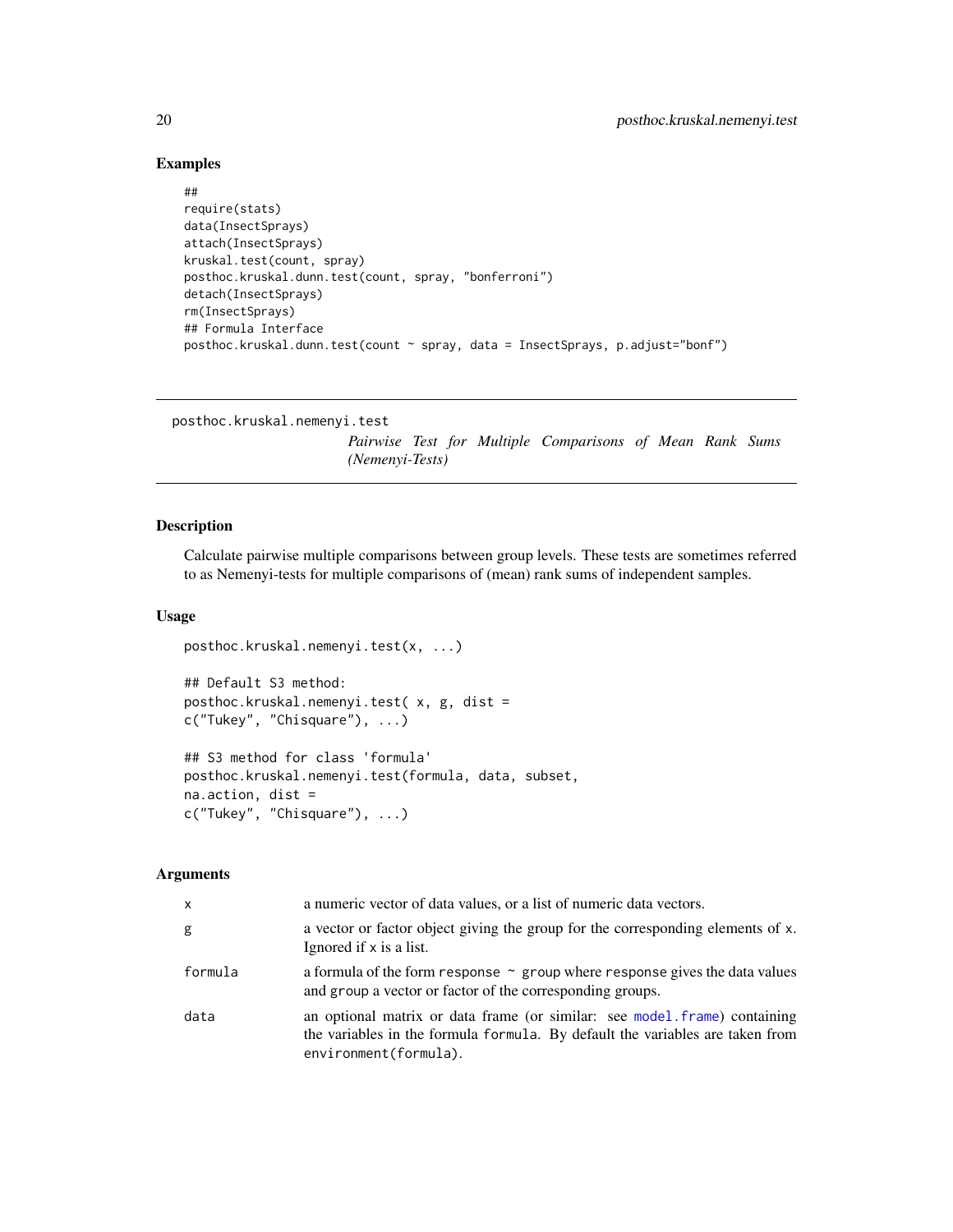<span id="page-20-0"></span>

| subset    | an optional vector specifying a subset of observations to be used.                                                |
|-----------|-------------------------------------------------------------------------------------------------------------------|
| na.action | a function which indicates what should happen when the data contain NAs. De-<br>faults to getOption("na.action"). |
| $\cdots$  | further arguments to be passed to or from methods.                                                                |
| dist      | the method for determining the p-value. The default distribution is "Tukey",<br>else "Chisq".                     |

For one-factorial designs with samples that do not meet the assumptions for one-way-ANOVA and subsequent post-hoc tests, the Kruskal-Wallis-Test [kruskal.test](#page-0-0) can be employed that is also referred to as the Kruskal–Wallis one-way analysis of variance by ranks. Provided that significant differences were detected by this global test, one may be interested in applying post-hoc tests according to Nemenyi for pairwise multiple comparisons of the ranked data.

See vignette("PMCMR") for details.

## Value

A list with class "PMCMR"

| method          | The applied method.                                                                                        |
|-----------------|------------------------------------------------------------------------------------------------------------|
| data.name       | The name of the data.                                                                                      |
| p.value         | The p-value according to the studentized range distribution.                                               |
| statistic       | The estimated upper quantile of the studentized range distribution. (or quantile<br>of Chisq distribution) |
| p.adjust.method |                                                                                                            |
|                 |                                                                                                            |

Defaults to "none"

## Note

Only for *method = "Chisq"* a tie correction is employed.

## Author(s)

Thorsten Pohlert

## References

Lothar Sachs (1997), *Angewandte Statistik*. Berlin: Springer. Pages: 395-397, 662-664.

## See Also

[kruskal.test](#page-0-0), [friedman.test](#page-0-0), [posthoc.friedman.nemenyi.test](#page-13-1), [Tukey](#page-0-0), [Chisquare](#page-0-0)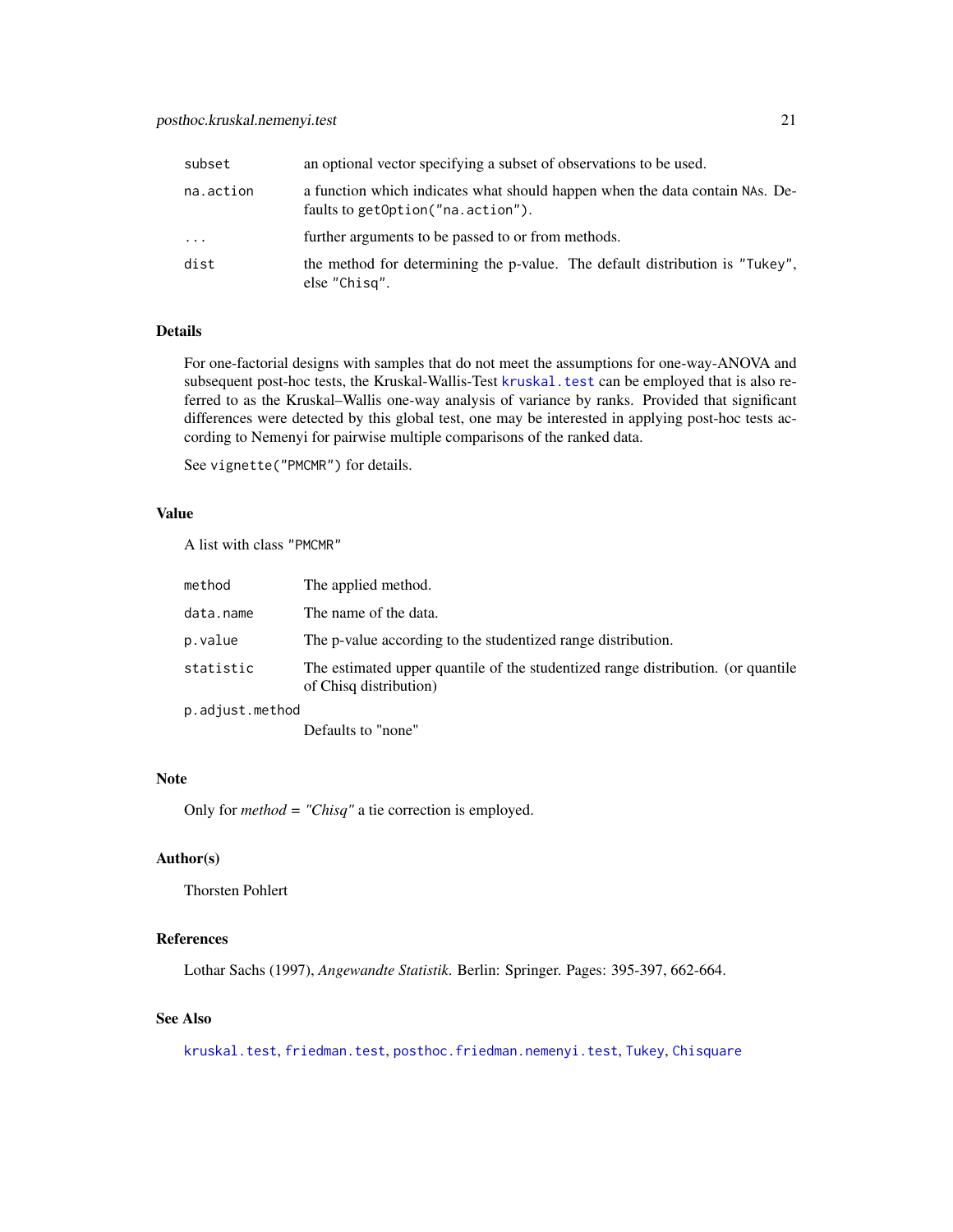## Examples

## ##

```
require(stats)
data(InsectSprays)
attach(InsectSprays)
kruskal.test(count, spray)
posthoc.kruskal.nemenyi.test(count, spray)
posthoc.kruskal.nemenyi.test(count, spray, "Chisq")
detach(InsectSprays)
rm(InsectSprays)
## Formula Interface
posthoc.kruskal.nemenyi.test(count ~ spray, data = InsectSprays, dist="Tukey")
```
<span id="page-21-1"></span>

| posthoc.quade.test | Pairwise post-hoc Test for Multiple Comparisons of Rank Sums for |
|--------------------|------------------------------------------------------------------|
|                    | Unreplicated Blocked Data (Quade multiple comparison test)       |

## Description

Calculate pairwise comparisons using Quade's post-hoc test for unreplicated blocked data. This test is usually conducted post-hoc after significant results of the omnibus test, quade.test.

#### Usage

```
posthoc.quade.test(y, ...)
## Default S3 method:
posthoc.quade.test(y, groups, blocks, dist =
c("TDist", "Normal"), p.adjust.method = p.adjust.methods, ...)
```

| У               | either a numeric vector of data values, or a data matrix.                                                                                                     |  |
|-----------------|---------------------------------------------------------------------------------------------------------------------------------------------------------------|--|
| groups          | a vector giving the group for the corresponding elements of y if this is a vector;<br>ignored if y is a matrix. If not a factor object, it is coerced to one. |  |
| blocks          | a vector giving the block for the corresponding elements of y if this is a vector;<br>ignored if y is a matrix. If not a factor object, it is coerced to one. |  |
| dist            | the method for determining the p-value. The default distribution is "TDist",<br>else "Normal".                                                                |  |
| p.adjust.method |                                                                                                                                                               |  |
|                 | Method for adjusting p values (see p. adjust).                                                                                                                |  |
|                 | further arguments to be passed to or from methods.                                                                                                            |  |

<span id="page-21-0"></span>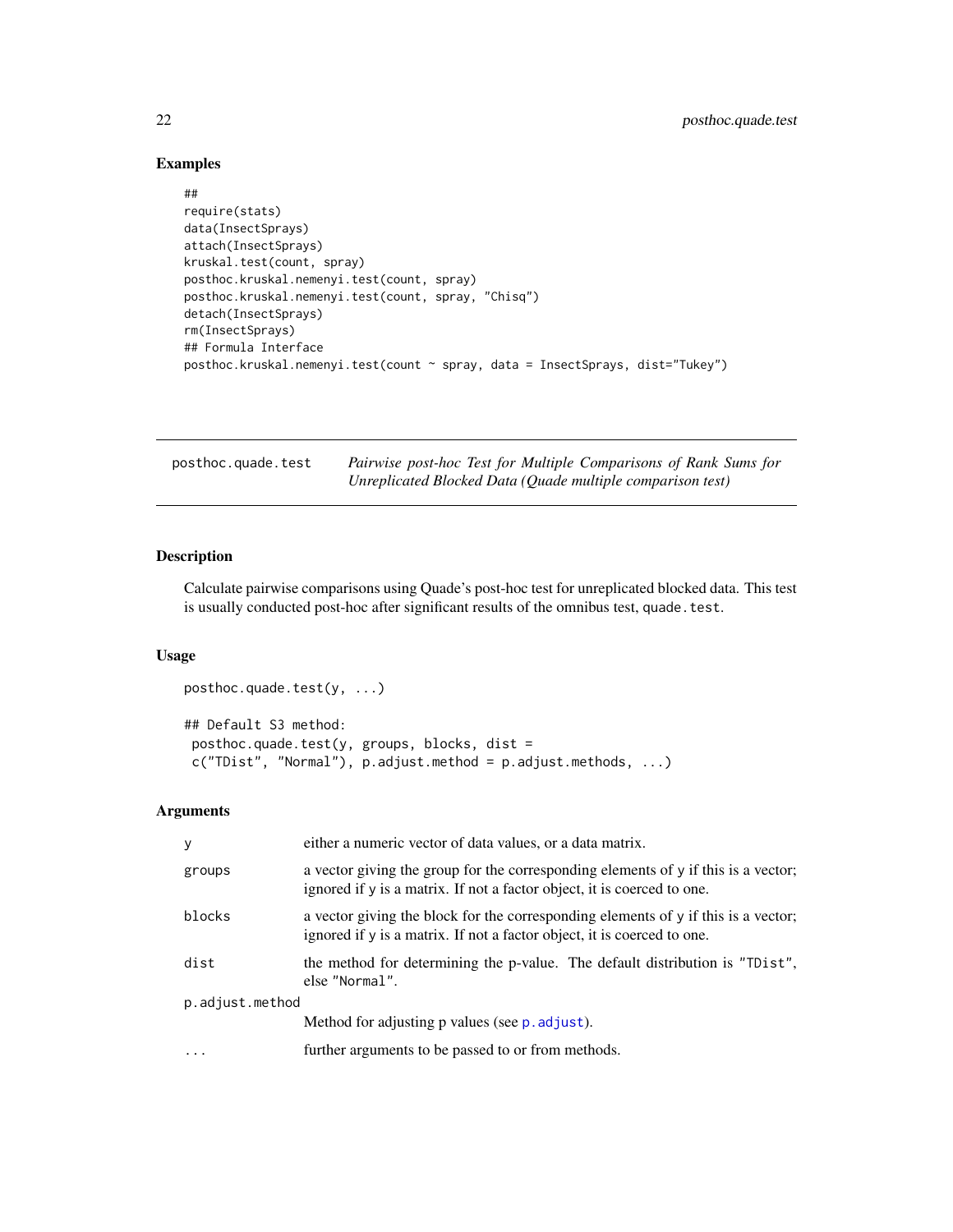<span id="page-22-0"></span>A one-way ANOVA with repeated measures that is also referred to as ANOVA with unreplicated block design can also be conducted via the quade. test. The consequent post-hoc pairwise multiple comparison test according to Quade is conducted with this function.

If *y* is a matrix, than the columns refer to the treatment and the rows indicate the block.

See vignette("PMCMR") for details.

#### Value

A list with class "PMCMR"

| method          | The applied method.                                           |
|-----------------|---------------------------------------------------------------|
| data.name       | The name of the data.                                         |
| p.value         | The two-sided p-value according to the selected distribution. |
| statistic       | The estimated quantiles of the selected distribution.         |
| p.adjust.method |                                                               |
|                 |                                                               |

The applied method for p-value adjustment.

## Author(s)

Thorsten Pohlert

#### References

W. J. Conover (1999), *Practical nonparametric Statistics*, 3rd. Edition, Wiley.

N. A. Heckert and J. J. Filliben (2003). NIST Handbook 148: Dataplot Reference Manual, Volume 2: Let Subcommands and Library Functions. National Institute of Standards and Technology Handbook Series, June 2003.

D. Quade (1979), Using weighted rankings in the analysis of complete blocks with additive block effects. *Journal of the American Statistical Association*, 74, 680-683.

#### See Also

[quade.test](#page-0-0), [Normal](#page-0-0), [TDist](#page-0-0) [p.adjust](#page-0-0)

```
## Conover (1999, p. 375f):
## Numbers of five brands of a new hand lotion sold in seven stores
## during one week.
y <- matrix(c( 5, 4, 7, 10, 12,
              1, 3, 1, 0, 2,
             16, 12, 22, 22, 35,
              5, 4, 3, 5, 4,
             10, 9, 7, 13, 10,
             19, 18, 28, 37, 58,
             10, 7, 6, 8, 7),
           nrow = 7, byrow = TRUE,
```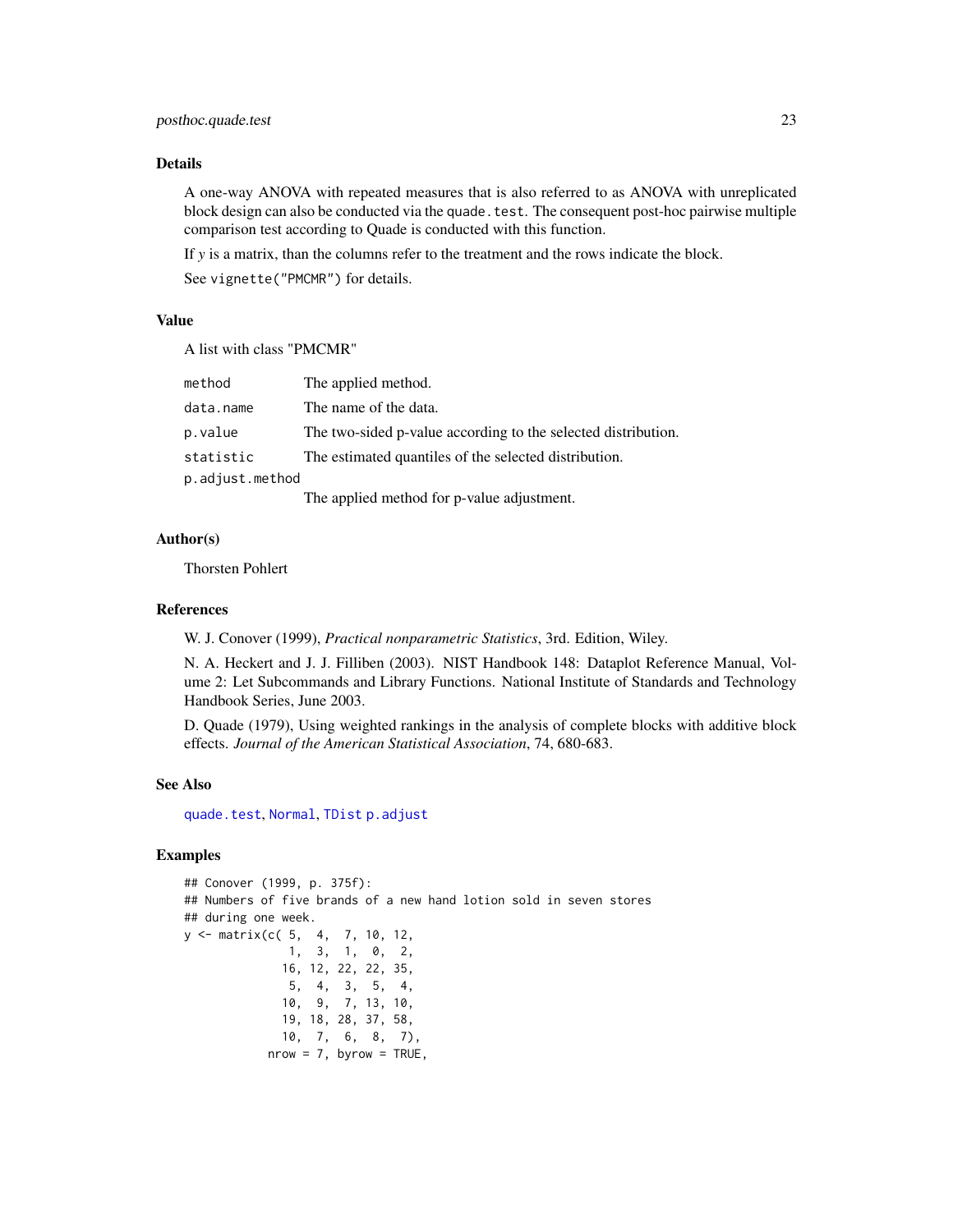```
dimnames =
            list(Store = as.character(1:7),
                Brand = LETTERS[1:5]))
y
quade.test(y)
posthoc.quade.test(y, dist="TDist", p.adj="none")
```
posthoc.vanWaerden.test

*Pairwise Test for Multiple Comparisons of normal scores (van der Waerden test)*

## Description

Calculate pairwise multiple comparisons between group levels according to van der Waerden.

## Usage

```
posthoc.vanWaerden.test(x, ...)
```

```
## Default S3 method:
posthoc.vanWaerden.test( x, g, p.adjust.method =
p.adjust.methods, ...)
```

```
## S3 method for class 'formula'
posthoc.vanWaerden.test(formula, data, subset,
na. action, p. adjust. method = p. adjust. method
```

| x               | a numeric vector of data values, or a list of numeric data vectors.                                                                                                                 |  |
|-----------------|-------------------------------------------------------------------------------------------------------------------------------------------------------------------------------------|--|
| g               | a vector or factor object giving the group for the corresponding elements of x.<br>Ignored if x is a list.                                                                          |  |
| formula         | a formula of the form response $\sim$ group where response gives the data values<br>and group a vector or factor of the corresponding groups.                                       |  |
| data            | an optional matrix or data frame (or similar: see model.frame) containing<br>the variables in the formula formula. By default the variables are taken from<br>environment(formula). |  |
| subset          | an optional vector specifying a subset of observations to be used.                                                                                                                  |  |
| na.action       | a function which indicates what should happen when the data contain NAs. De-<br>faults to getOption("na.action").                                                                   |  |
| p.adjust.method |                                                                                                                                                                                     |  |
|                 | Method for adjusting p values (see p. adjust).                                                                                                                                      |  |
| .               | further arguments to be passed to or from methods.                                                                                                                                  |  |
|                 |                                                                                                                                                                                     |  |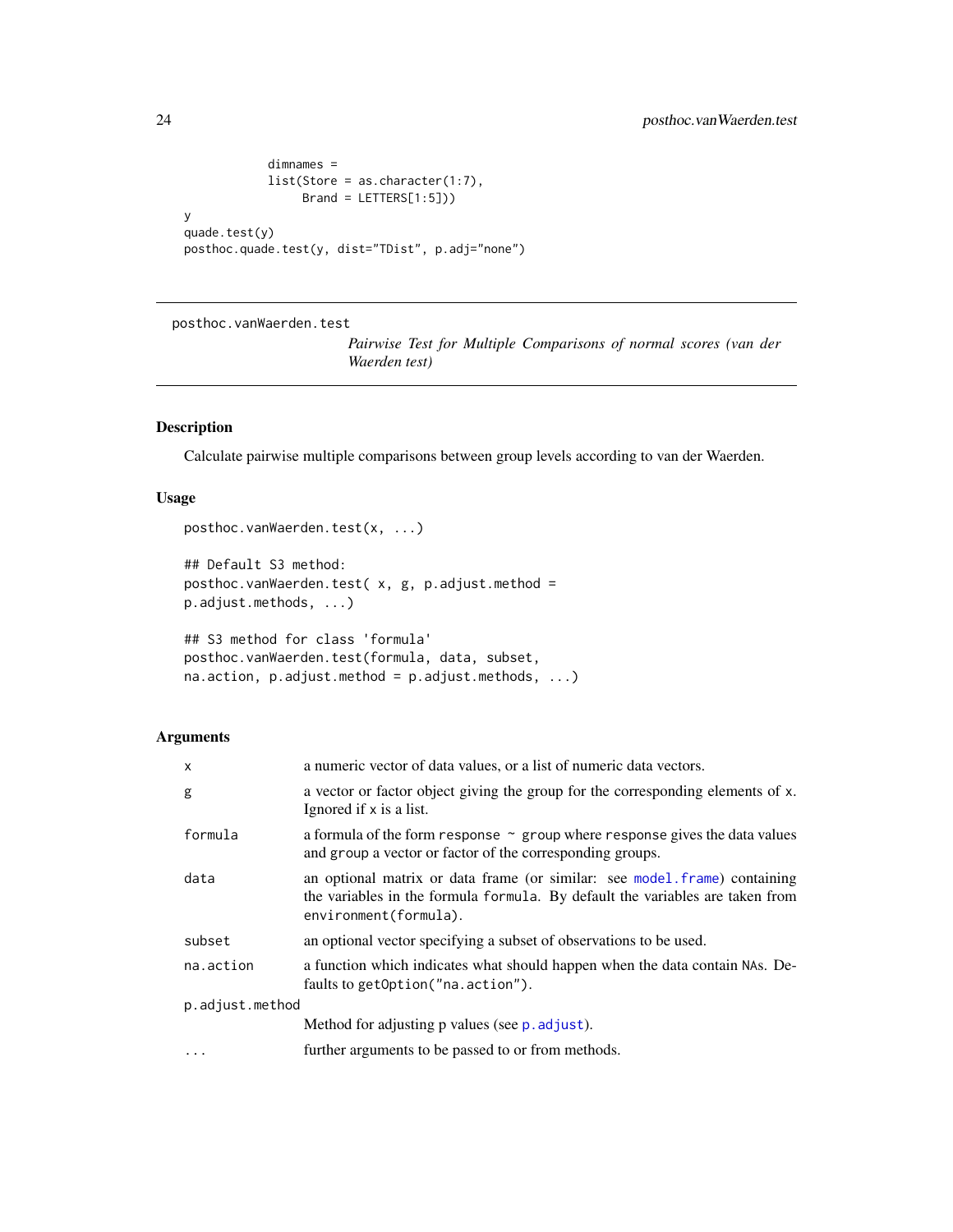<span id="page-24-0"></span>For one-factorial designs with samples that do not meet the assumptions for one-way-ANOVA and subsequent post-hoc tests, the van der Waerden test [vanWaerden.test](#page-26-1) using normal scores can be employed. Provided that significant differences were detected by this global test, one may be interested in applying post-hoc tests according to van der Waerden for pairwise multiple comparisons of the group levels.

First, the data are ranked according to Kruskal-Wallis. Second, the ranks are transformed to normal scores. The group means of normal scores and the total variance is used to calculate quantiles of the student-t-distribution and consequent p-values.

See vignette("PMCMR") for details.

## Value

A list with class "PMCMR"

| method          | The applied method.                                   |
|-----------------|-------------------------------------------------------|
| data.name       | The name of the data.                                 |
| p.value         | The two-sided p-value of the student-t-distribution.  |
| statistic       | The estimated quantile of the student-t-distribution. |
| p.adjust.method |                                                       |
|                 | The applied method for p-value adjustment.            |

## Note

There is no tie correction applied in this function.

#### Author(s)

Thorsten Pohlert

## References

W. J. Conover and R. L. Iman (1979), *On multiple-comparisons procedures*, Tech. Rep. LA-7677- MS, Los Alamos Scientific Laboratory.

#### See Also

[kruskal.test](#page-0-0), [vanWaerden.test](#page-26-1), [posthoc.kruskal.nemenyi.test](#page-19-1), [posthoc.kruskal.dunn.test](#page-17-1), [TDist](#page-0-0), [p.adjust](#page-0-0)

```
##
require(stats)
data(InsectSprays)
attach(InsectSprays)
vanWaerden.test(count, spray)
posthoc.vanWaerden.test(count, spray, "bonferroni")
```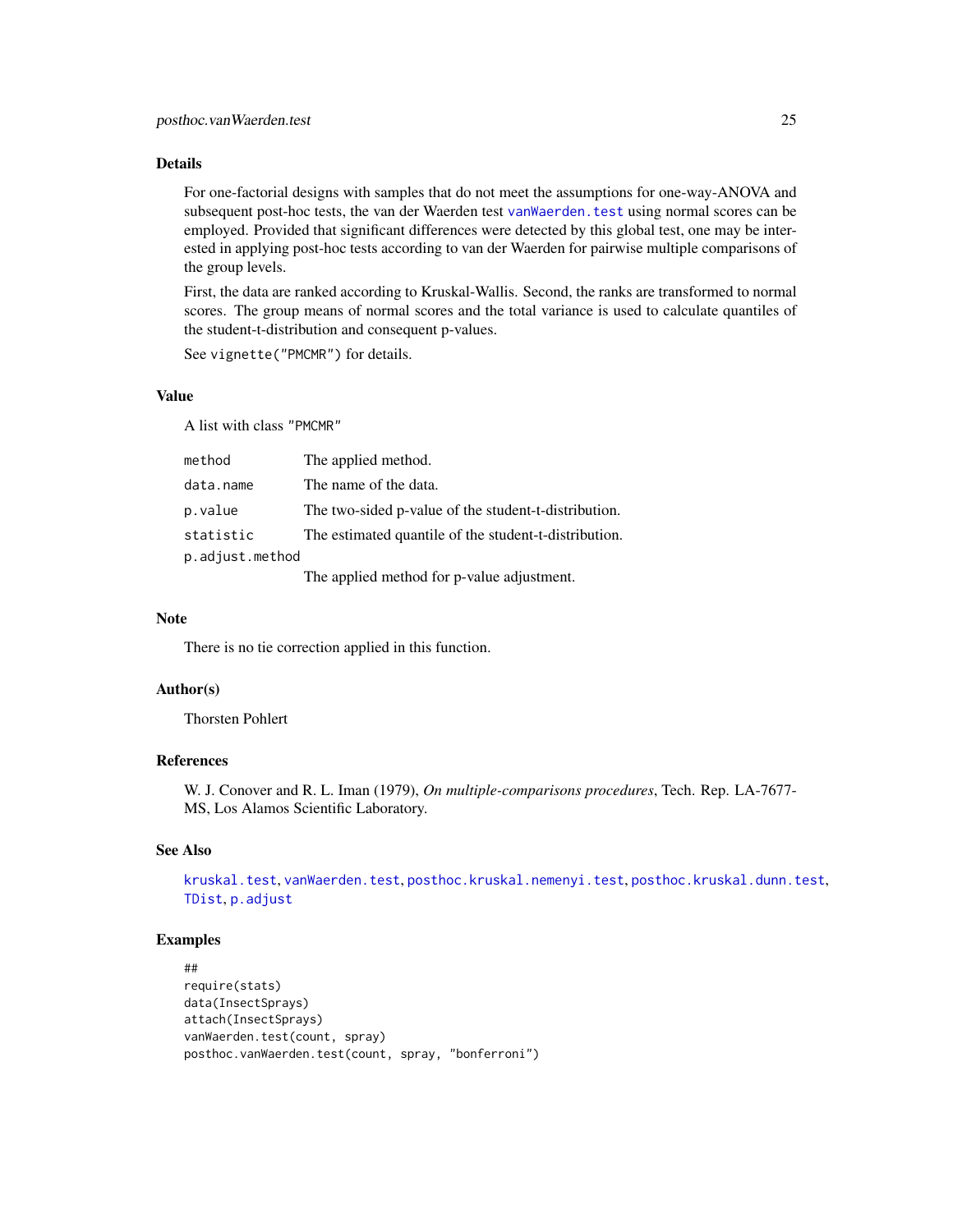detach(InsectSprays) rm(InsectSprays)

<span id="page-25-1"></span>print.PMCMR *Prints PMCMR objects*

## Description

print method for class "PMCMR".

## Usage

```
## S3 method for class 'PMCMR'
print(x, \ldots)
```
### Arguments

|          | an object of class "PMCMR", usually, a result of a call to any of the post-hoc-tests |
|----------|--------------------------------------------------------------------------------------|
|          | included in the package PMCMR.                                                       |
| $\cdots$ | further arguments, currently ignored.                                                |

#### Value

The function print.PMCMR returns the lower triangle of the (adjusted) p-values from any of the posthoc tests included in the package PMCMR.

## Examples

```
out <- posthoc.kruskal.conover.test(count ~ spray,
data = InsectSprays, p.adjust="bonf")
print(out)
```
<span id="page-25-2"></span>summary.PMCMR *Summarizing PMCMR objects*

## Description

summary method for class "PMCMR".

## Usage

```
## S3 method for class 'PMCMR'
summary(object, ...)
```
<span id="page-25-0"></span>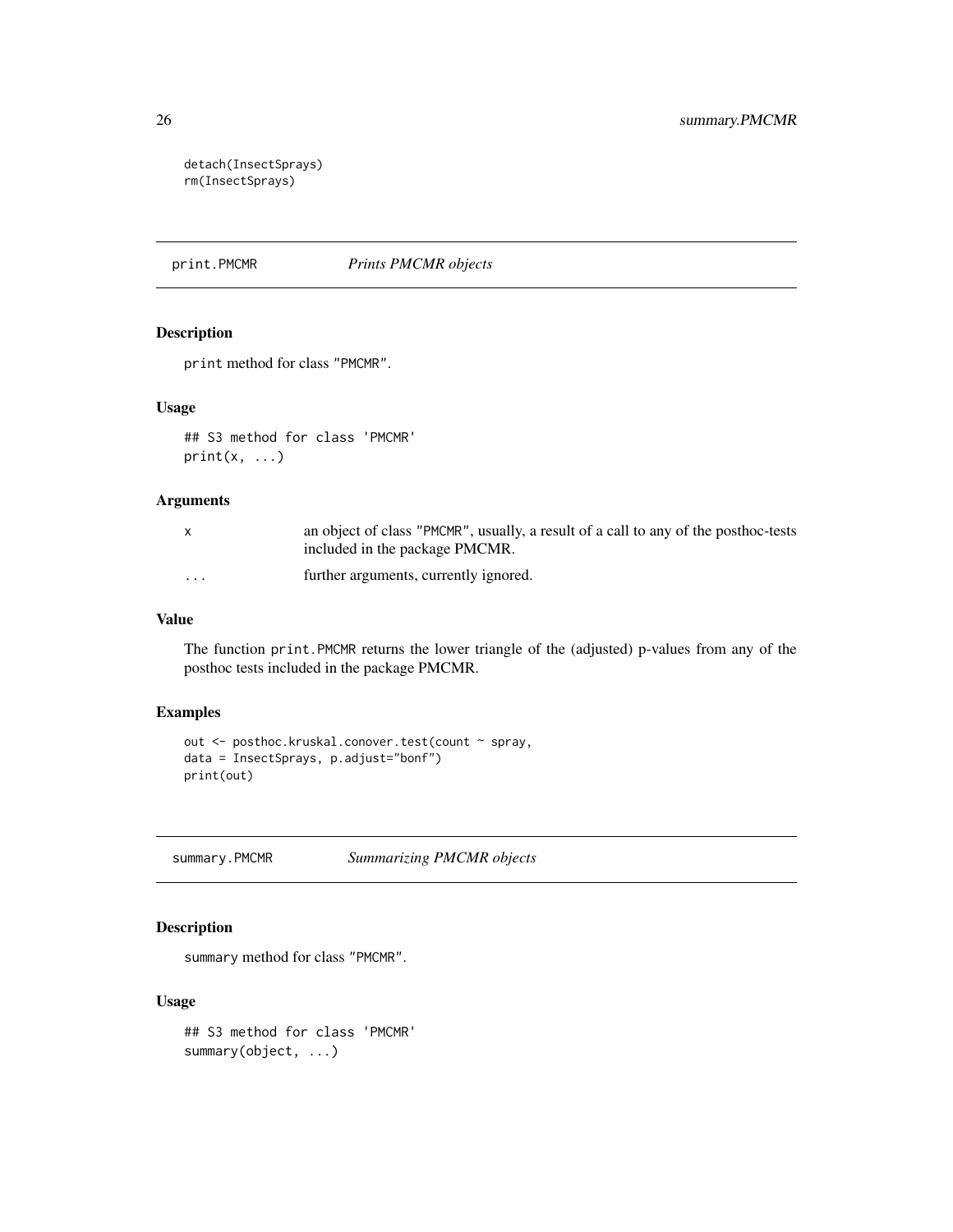## <span id="page-26-0"></span>vanWaerden.test 27

## Arguments

| object               | an object of class "PMCMR", usually, a result of a call to any of the post-hoc-tests<br>included in the package PMCMR. |
|----------------------|------------------------------------------------------------------------------------------------------------------------|
| $\ddot{\phantom{0}}$ | further arguments, currently ignored.                                                                                  |

## Value

The function summary.PMCMR computes and returns a list of the pairwise comparisons including the H0, the corresponding statistic and the (adjusted) p-value.

## Examples

```
out <- posthoc.kruskal.conover.test(count ~ spray,
data = InsectSprays, p.adjust="bonf")
summary(out)
```
<span id="page-26-1"></span>vanWaerden.test *van der Waerden's normal scores test*

## Description

Performs a van der Waerden's normal scores test.

#### Usage

```
vanWaerden.test(x, ...)
## Default S3 method:
vanWaerden.test(x, g, ...)
## S3 method for class 'formula'
```
vanWaerden.test(formula, data, subset, na.action, ...)

| $\mathsf{x}$ | a numeric vector of data values, or a list of numeric data vectors.                                                                                                                 |
|--------------|-------------------------------------------------------------------------------------------------------------------------------------------------------------------------------------|
| g            | a vector or factor object giving the group for the corresponding elements of x.<br>Ignored if x is a list.                                                                          |
| formula      | a formula of the form response $\sim$ group where response gives the data values<br>and group a vector or factor of the corresponding groups.                                       |
| data         | an optional matrix or data frame (or similar: see model frame) containing<br>the variables in the formula formula. By default the variables are taken from<br>environment(formula). |
| subset       | an optional vector specifying a subset of observations to be used.                                                                                                                  |
| na.action    | a function which indicates what should happen when the data contain NAs. De-<br>faults to getOption("na.action").                                                                   |
| $\cdots$     | further arguments to be passed to or from methods.                                                                                                                                  |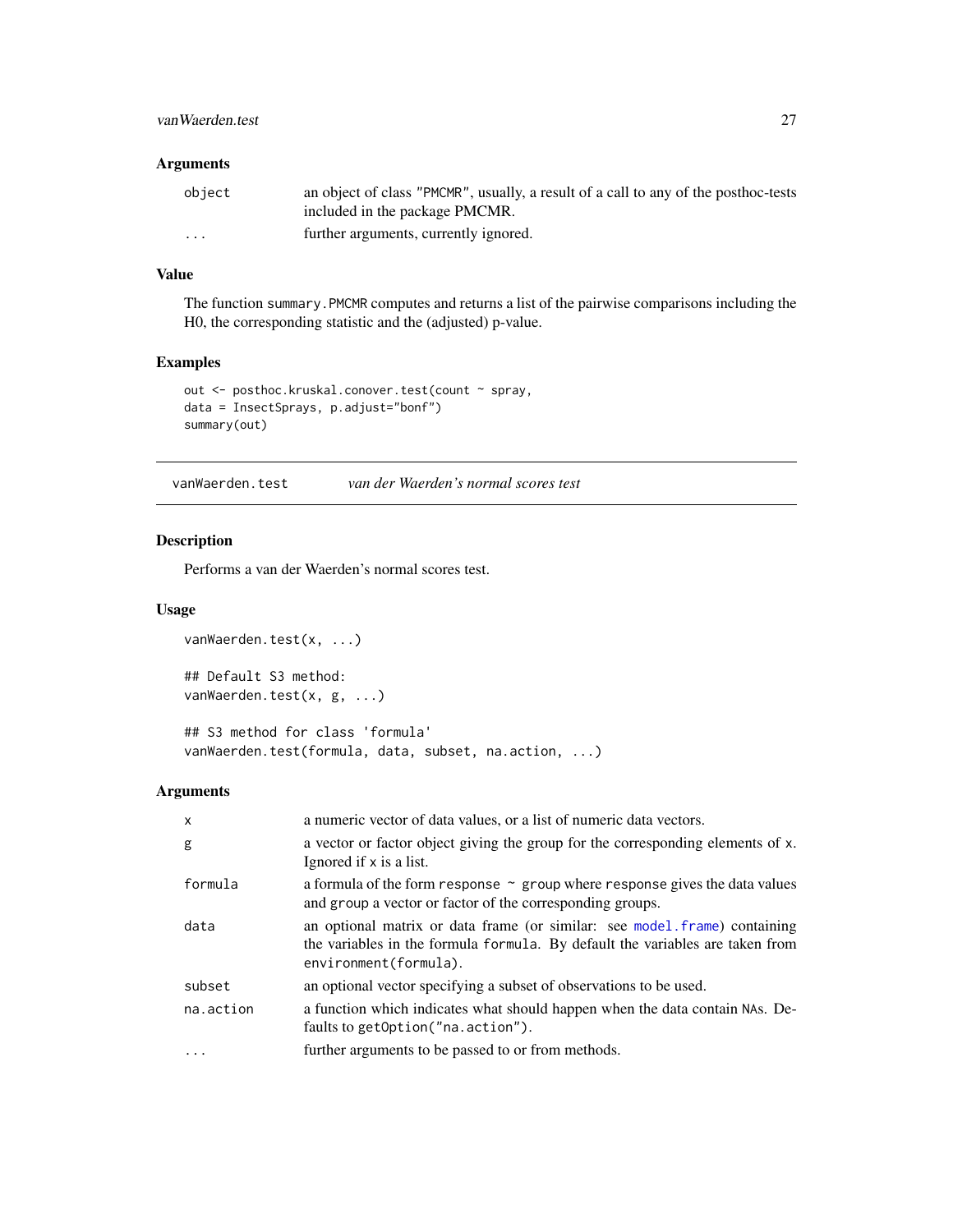<span id="page-27-0"></span>vanWaerden.test performs a van der Waerden test of the null that the location parameters of the distribution of x are the same in each group (sample). The alternative is that they differ in at least one.

See vignette("PMCMR") for details.

#### Value

A list with class "htest" that contains the following components:

| statistic | the van der Waerden chi-squared statistic.                                                   |
|-----------|----------------------------------------------------------------------------------------------|
| parameter | the degrees of freedom of the approximate chi-squared distribution of the test<br>statistic. |
| p.value   | the p-value of the test.                                                                     |
| method    | the character string "Van der Waerden normal scores test".                                   |
| data.name | a character string giving the names of the data.                                             |

## Note

A tie correction is not applied in this function.

## Author(s)

Thorsten Pohlert

## References

W. J. Conover and R. L. Iman (1979), *On multiple-comparisons procedures*, Tech. Rep. LA-7677- MS, Los Alamos Scientific Laboratory.

## See Also

[kruskal.test](#page-0-0)

```
##
require(stats)
data(InsectSprays)
attach(InsectSprays)
vanWaerden.test(count, spray)
posthoc.vanWaerden.test(count, spray, "bonferroni")
detach(InsectSprays)
rm(InsectSprays)
```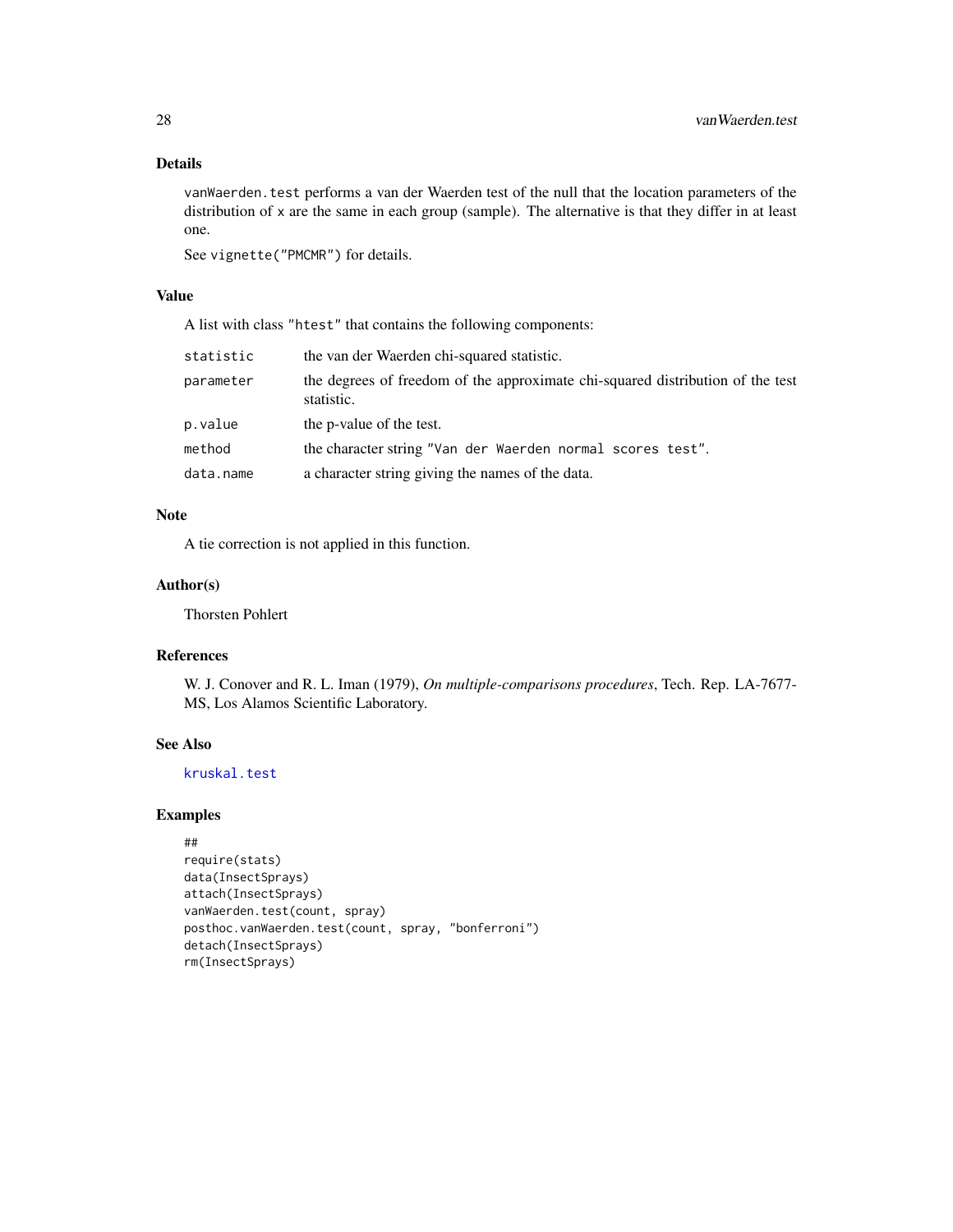# <span id="page-28-0"></span>**Index**

∗Topic htest dunn.test.control, [3](#page-2-0) durbin.test, [5](#page-4-0) jonckheere.test, [8](#page-7-0) PCMCR-package, [2](#page-1-0) posthoc.durbin.test, [10](#page-9-0) posthoc.friedman.conover.test, [12](#page-11-0) posthoc.friedman.nemenyi.test, [14](#page-13-0) posthoc.kruskal.conover.test, [16](#page-15-0) posthoc.kruskal.dunn.test, [18](#page-17-0) posthoc.kruskal.nemenyi.test, [20](#page-19-0) posthoc.quade.test, [22](#page-21-0) posthoc.vanWaerden.test, [24](#page-23-0) vanWaerden.test, [27](#page-26-0) ∗Topic methods summary.PMCMR, [26](#page-25-0) ∗Topic nonparametric dunn.test.control, [3](#page-2-0) durbin.test, [5](#page-4-0) jonckheere.test, [8](#page-7-0) PCMCR-package, [2](#page-1-0) posthoc.durbin.test, [10](#page-9-0) posthoc.friedman.conover.test, [12](#page-11-0) posthoc.friedman.nemenyi.test, [14](#page-13-0) posthoc.kruskal.conover.test, [16](#page-15-0) posthoc.kruskal.dunn.test, [18](#page-17-0) posthoc.kruskal.nemenyi.test, [20](#page-19-0) posthoc.quade.test, [22](#page-21-0) posthoc.vanWaerden.test, [24](#page-23-0) vanWaerden.test, [27](#page-26-0) ∗Topic package PCMCR-package, [2](#page-1-0) ∗Topic print print.PMCMR, [26](#page-25-0) summary.PMCMR, [26](#page-25-0) ∗Topic utilities get.pvalues, [7](#page-6-0)

Chisquare, *[3](#page-2-0)*, *[21](#page-20-0)*

dunn.test.control, *[3](#page-2-0)*, [3](#page-2-0) durbin.test, *[3](#page-2-0)*, [5,](#page-4-0) *[11](#page-10-0)* friedman.test, *[3,](#page-2-0) [4](#page-3-0)*, *[6](#page-5-0)*, *[11](#page-10-0)*, *[13](#page-12-0)*, *[15](#page-14-0)*, *[19](#page-18-0)*, *[21](#page-20-0)* get.pvalues, *[3](#page-2-0)*, [7](#page-6-0) jonckheere.test, *[3](#page-2-0)*, [8](#page-7-0) kruskal.test, *[3,](#page-2-0) [4](#page-3-0)*, *[9](#page-8-0)*, *[15](#page-14-0)*, *[17](#page-16-0)*, *[19](#page-18-0)*, *[21](#page-20-0)*, *[25](#page-24-0)*, *[28](#page-27-0)* model.frame, *[5](#page-4-0)*, *[14](#page-13-0)*, *[17,](#page-16-0) [18](#page-17-0)*, *[20](#page-19-0)*, *[24](#page-23-0)*, *[27](#page-26-0)* multcompLetters, *[3](#page-2-0)*, *[7,](#page-6-0) [8](#page-7-0)* Normal, *[3](#page-2-0)*, *[23](#page-22-0)* p.adjust, *[3,](#page-2-0) [4](#page-3-0)*, *[10](#page-9-0)[–13](#page-12-0)*, *[17](#page-16-0)*, *[19](#page-18-0)*, *[22](#page-21-0)[–25](#page-24-0)* pairwise.prop.test, *[7,](#page-6-0) [8](#page-7-0)* pairwise.t.test, *[7,](#page-6-0) [8](#page-7-0)* pairwise.wilcox.test, *[7,](#page-6-0) [8](#page-7-0)* PCMCR *(*PCMCR-package*)*, [2](#page-1-0) PCMCR-package, [2](#page-1-0) pnorm, *[4](#page-3-0)*, *[19](#page-18-0)* posthoc.durbin.test, *[3](#page-2-0)*, *[6](#page-5-0)*, [10](#page-9-0) posthoc.friedman.conover.test, *[3](#page-2-0)*, *[11](#page-10-0)*, [12](#page-11-0) posthoc.friedman.nemenyi.test, *[3,](#page-2-0) [4](#page-3-0)*, *[11](#page-10-0)*, *[13](#page-12-0)*, [14,](#page-13-0) *[19](#page-18-0)*, *[21](#page-20-0)* posthoc.kruskal.conover.test, *[3](#page-2-0)*, [16](#page-15-0) posthoc.kruskal.dunn.test, *[3](#page-2-0)*, *[17](#page-16-0)*, [18,](#page-17-0) *[25](#page-24-0)* posthoc.kruskal.nemenyi.test, *[3](#page-2-0)*, *[15](#page-14-0)*, *[17](#page-16-0)*, [20,](#page-19-0) *[25](#page-24-0)* posthoc.quade.test, *[3](#page-2-0)*, [22](#page-21-0) posthoc.vanWaerden.test, [24](#page-23-0) print.PMCMR, *[3](#page-2-0)*, [26](#page-25-0) quade.test, *[23](#page-22-0)* summary.PMCMR, *[3](#page-2-0)*, [26](#page-25-0) TDist, *[3](#page-2-0)*, *[11](#page-10-0)*, *[13](#page-12-0)*, *[17](#page-16-0)*, *[23](#page-22-0)*, *[25](#page-24-0)*

Tukey, *[3](#page-2-0)*, *[15](#page-14-0)*, *[21](#page-20-0)*